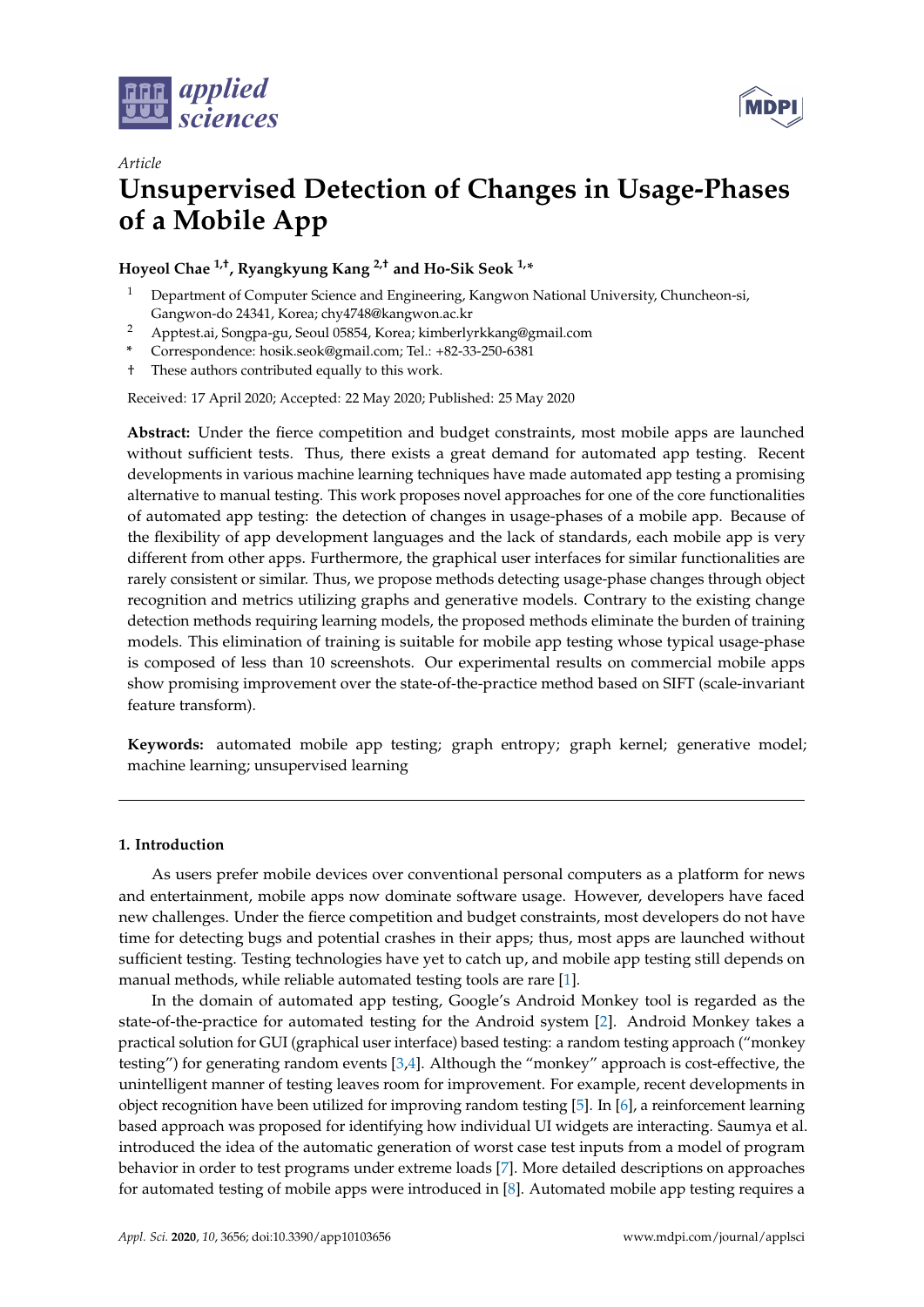number of functionalities such as feature extraction, event generation, event execution, etc. AI (artificial intelligence)/ML (machine learning) based approaches can augment or improve the performance of some functionalities for example by recognizing UI widgets in GUI and extracting keywords through OCR (optical character recognition).

In this paper, we introduce methods for detecting changes in mobile app usage based on GUI screenshots. The detection of changes in usage is important for generating input events and backtracking past executions. From the viewpoint of detecting changes in data streams, there already exist excellent works on concept drift [\[9,](#page-13-3)[10\]](#page-13-4). However, the characteristics of mobile app testing make it difficult to employ existing achievements in the field of concept drift. Typical concept drift methods train models in order to measure the error rate or to estimate densities. In the field of mobile app testing, each usage-phase is typically composed of less than 10 images, and it is practically impossible to construct a training dataset due to time limits or flexible and inconsistent designs and implementations of the same functionalities. Thus, we are unable to utilize training based methods (supervised approaches).

In order to tackle this obstacle, we propose detection methods not requiring training (unsupervised approaches). Our detection methods compare GUI screenshots of a mobile app. In order to measure the difference between consecutive images, we utilize graph entropy [\[11\]](#page-13-5), graph kernels [\[12\]](#page-13-6), a probability distribution comparison metric, a generative model (Chapter 1 in [\[13\]](#page-13-7)), and a sequence of log-likelihood values. Experimental results on 50 commercial apps report that the proposed methods achieve encouraging performance compared to the current state-of-the-practice method based on SIFT (scale-invariant feature transform) [\[14](#page-13-8)[,15\]](#page-13-9), and it is possible to detect changes in a data stream in an unsupervised manner.

The structure of the rest of this work is as follows. Section [2](#page-1-0) summarizes the relevant works. Section [3](#page-2-0) describes the details of the dataset and the proposed methods. Section [4](#page-7-0) includes the experimental results. Finally, we give concluding remarks in Section [5.](#page-11-0)

# <span id="page-1-0"></span>**2. Related Work**

Many applications require the detection of significant changes in data streams such as video streams or streams of signals. The changes of interest can be detected by methods utilizing concept drift learning [\[9\]](#page-13-3) or methods based on anomaly detection [\[16\]](#page-13-10) in general. The goal of concept drift techniques is to mine inherent patterns from data streams by learning the underlying distribution over time [\[10\]](#page-13-4). In order to obtain inherent patterns, a typical procedure for drift detection is composed of data retrieval, data modeling, the calculation of test statistics, and hypothesis testing steps [\[10\]](#page-13-4). Although data retrieval for data streaming is also an important research topic [\[17\]](#page-13-11), the key to drift detection is the measurement of dissimilarity. Gama et al. introduced a detection method based on the error rate of a learner in which once the error rate of a model reaches a threshold (the warning level), then the training step for a new learner is started [\[18\]](#page-13-12). For fast training, extreme learning machine (ELM) was introduced, whose architecture has a single hidden layer, and only the connections between the hidden layer and output layer are trained [\[19\]](#page-13-13). Xu et al. [\[20\]](#page-13-14) conceived of a dynamic extreme learning machine improving ELM by adjusting the architecture of a model according to the classification performance of the current model.

The distance or dissimilarity between the distribution of the past and new data can be utilized to detect changes. In [\[21\]](#page-13-15), the relative entropy was used to compare the dissimilarity between two distributions while the bootstrap method enhanced the statistical significance. In least-squares density-difference (LSDD) estimation, a density-difference model is fit to the target density-difference function through the squared loss [\[22\]](#page-13-16). For unknown distributions, the difference between two distributions represented by LSDD can be estimated by the Gaussian kernel function, thus enabling change detection [\[23\]](#page-13-17). Ross et al. improved traditional sequential monitoring methods through nonparametric charts capable of detecting arbitrary changes to the process distribution [\[24\]](#page-13-18). With an estimated distribution, a sequence of the likelihood of the data stream can be computed.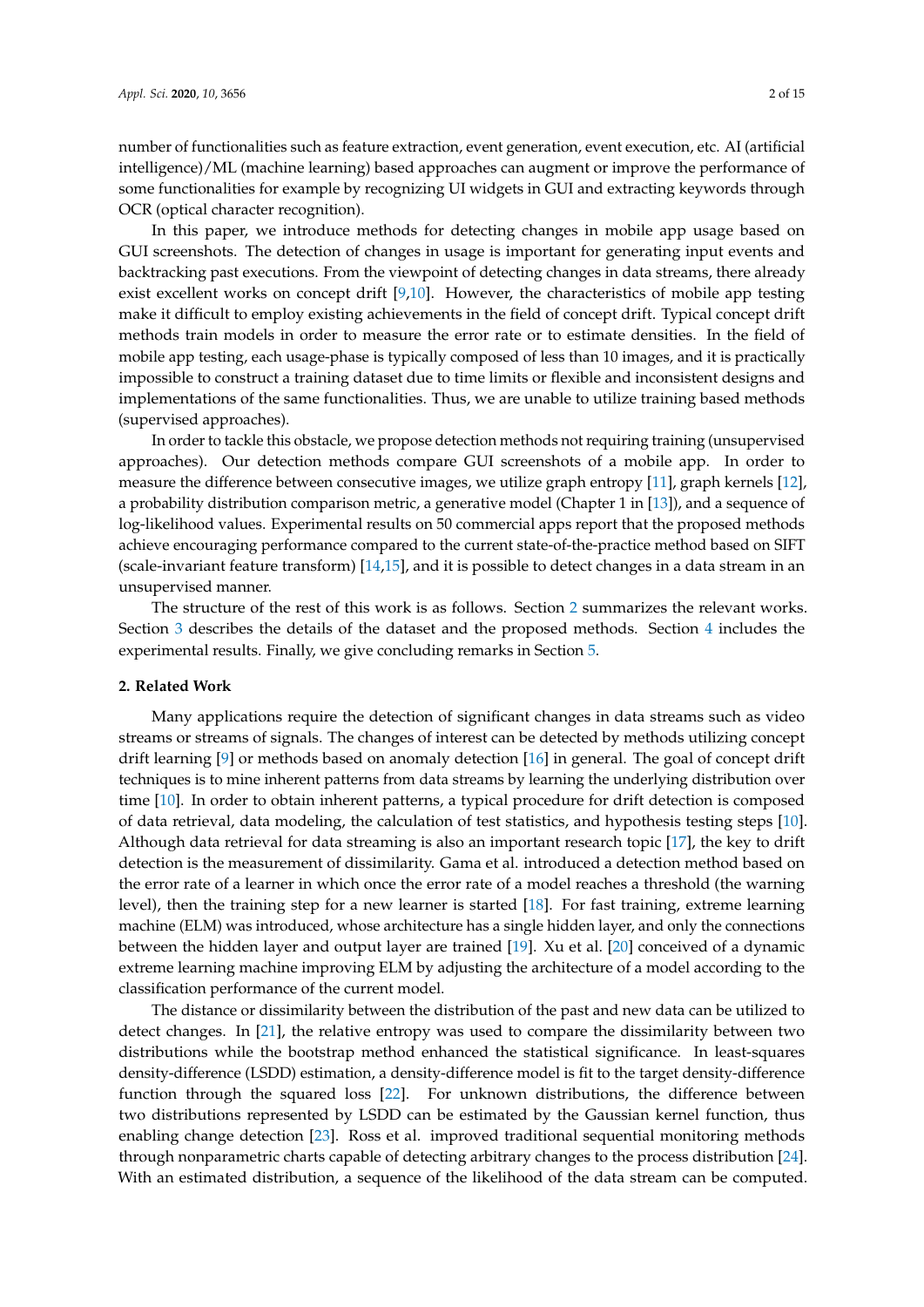The distributions of log-likelihood were compared so as to detect changes by computing the symmetric Kullback–Leibler divergence [\[25\]](#page-13-19).

The occurrence of changes in a data stream can be interpreted as anomalies [\[26\]](#page-13-20). Recently, graph based approaches have been actively researched [\[16\]](#page-13-10). In order to represent graphs as points in a non-Euclidean space and detect changes, adversarial training of autoencoders was employed for graph embeddings on constant-curvature manifolds, and change detection tests were performed considering embedded graphs [\[27\]](#page-13-21). Dissimilarity from prototype graphs was also utilized for change detection [\[28\]](#page-13-22).

The test for detecting changes can be interpreted as a procedure for deciding to either reject a hypothesis that a new instance is generated from the current distribution or not reject it. The Student *t*-test quantifies how significant the difference between two datasets is (chap10 in [\[29\]](#page-13-23)). For sequential data, the Mann–Kendall test and the CUSUM (cumulative sum) test are suitable [\[30\]](#page-13-24). With multiple parameters, the sequence of log-likelihood is a good indicator for change detection. For a log-likelihood stream, *t*-statistics, Kolmogorov–Smirnov, or Lepage can be utilized as the test statistic [\[25\]](#page-13-19).

# <span id="page-2-0"></span>**3. Materials and Methods**

The term "usage-phase" denotes states comprised of a user's experience with a mobile app such as login, viewing goods, writing/reading a post, etc. In most cases, changes of usage-phases accompany changes in GUI compositions. Some changes in usage-phase are easy to detect. However, some changes are so subtle that they make automated testing difficult. For example, if a user reads a long review, dragging down causes changes in screen composition, but the sequence of slightly different images constitutes the same usage-phase semantically. Without semantic knowledge on the current usage, an automated tester is likely to decide that each image corresponds to a new usage-state and devise a complex testing strategy. The proposed methods aim to detect changes in usage-phases while minimizing the false-positive ratio. In order to achieve our goal in an unsupervised manner, we propose methods based on graphs and probability distributions in a screenshot. In Sections [3.1.1](#page-2-1) and [3.1.2,](#page-3-0) we formulate the problem and describe our dataset. Section [3.2](#page-3-1) describes the basic change detection algorithm and its proposed variations briefly. Section [3.3](#page-4-0) discusses a method based on SIFT. Section [3.4](#page-5-0) describes graph kernel and graph entropy based change detection methods. In Section [3.5,](#page-5-1) methods utilizing probability distributions are explained.

## *3.1. Experiment Description*

#### <span id="page-2-1"></span>3.1.1. Problem Statement

In this research, a user experience is represented as a stream of images,  $\mathcal{D} = \{y_1, ..., y_n\}$ , where each image corresponds to a screenshot of the currently used mobile app. With a given distance metric  $d(\cdot, \cdot)$ , a change in usage-phase can be detected if the measured difference between two consecutive screenshots  $(y_i, y_{i+1})$  is greater than a threshold  $(\tau)$ ,

<span id="page-2-2"></span>
$$
d(y_i, y_{i+1}) > \tau. \tag{1}
$$

The choice of  $d(\cdot, \cdot)$  and  $\tau$  is important for implementing error-robust test systems. For the construction of error-robust test systems, we consider not  $D$ , but a sequence of graphs converted from  $D$  (i.e., undirected labeled graphs characterized by nodes representing UI widgets and edges denoting relations between UI widgets) and a stream of probability distributions representing each screenshot. For conversion, UI widgets in *y<sup>i</sup>* are recognized through Faster R-CNN [\[31\]](#page-14-0).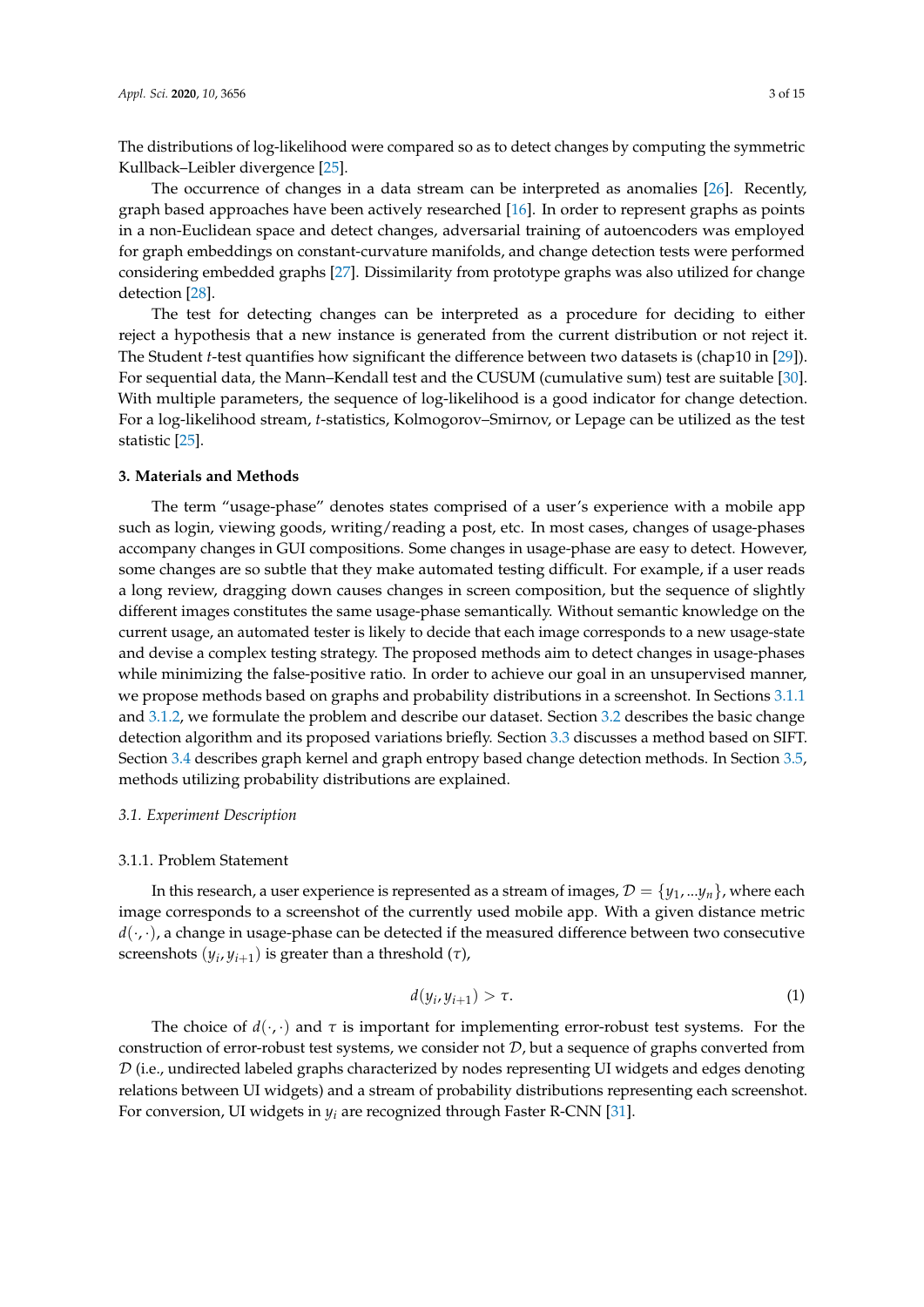# <span id="page-3-0"></span>3.1.2. Data

For our study, we collected 13,272 screenshots from 50 Android apps. After installing each app, a user used the installed app and produced screenshots utilizing the ADB (Android Debug Bridge) tool. In general, approximately 4 to 5 screenshots were sampled per second. After sampling, the user grouped a set of consecutive screenshots as a usage-phase manually. Details on the collected datasets are provided in Table [1.](#page-3-2)

<span id="page-3-2"></span>**Table 1.** A list of tested apps and the number of usage-phase screenshots (numbers in parentheses mean the number of usage-phases manually determined/the averaged number of GUI screenshots per usage-phase).

| 4shared                       | alba<br>heaven          | albamon      | amazon                                                     | baedal            | cars                 | cbs<br>sports | cgv                    |
|-------------------------------|-------------------------|--------------|------------------------------------------------------------|-------------------|----------------------|---------------|------------------------|
| 231                           | 92                      | 176          | 201                                                        | 135               | 294                  | 252           | 154                    |
| (34/6.8)                      | (8/11.5)                | (20/8.8)     | (35/5.7)                                                   | (8/16.9)          | (42/7.0)             | (18/14.0)     | (36/4.3)               |
| coupang                       | deep<br>booster         | door<br>dash | drink water<br>reminder                                    | ebay              | emart                | espn          | facebook               |
| 133                           | 433                     | 580          | 217                                                        | 143               | 158                  | 97            | 225                    |
| (19/7.0)                      | (55/7.9)                | (187/3.1)    | (22/9.9)                                                   | (24/6.0)          | (13/12.2)            | (15/6.5)      | (27/8.3)               |
| fish<br>brain                 | google<br>translator    | groupon      | hawhae                                                     | home&<br>shopping | kakao<br>bus         | korail        | little<br>caesars      |
| 310                           | 189                     | 335          | 196                                                        | 177               | 279                  | 212           | 193                    |
| (40/7.8)                      | (32/5.9)                | (47/7.1)     | (20/9.8)                                                   | (46/3.8)          | (59/4.7)             | (40/5.3)      | (48/4.0)               |
| mcdonalds                     | melon                   | messenger    | my fitness                                                 | naver<br>webtoon  | news<br>break        | offerup       | papago                 |
| 373                           | 201                     | 388          | 387                                                        | 150               | 273                  | 365           | 173                    |
| (69/5.4)                      | (11/18.3)               | (53/7.3)     | (49/7.9)                                                   | (17/8.8)          | (25/10.9)            | (32/11.4)     | (27/6.4)               |
| pininterest                   | pluto tv                | poshmark     | roku                                                       | shareit           | smart<br>news        | spotify       | the weather<br>channel |
| 394                           | 299                     | 348          | 333                                                        | 458               | 263                  | 263           | 195                    |
| (49/8.0)                      | (32/9.3)                | (74/4.7)     | (22/15.1)                                                  | (63/7.3)          | (28/9.4)             | (57/4.6)      | (18/10.8)              |
| today<br>home                 | triple                  | tubi         | wayfair                                                    | wish              | workout for<br>woman | yanolja       | yelp                   |
| 227                           | 237                     | 227          | 549                                                        | 393               | 359                  | 258           | 411                    |
| (31/7.3)                      | (72/3.3)                | (14/16.2)    | (96/5.7)                                                   | (68/5.8)          | (56/6.4)             | (63/4.1)      | (76/5.4)               |
| yeogieotae<br>208<br>(44/4.7) | zumo<br>128<br>(31/4.1) |              | The mean of the manually-labeled<br>usage-phases<br>265.44 |                   |                      |               |                        |

# <span id="page-3-1"></span>*3.2. Basic Change Detection Algorithm*

Algorithm [1](#page-4-1) provides the basic working of the proposed methods. In essence, a set of usage pages, U, is constructed by computing Equation [\(1\)](#page-2-2) on  $\mathcal{D} = \{y_1, ..., y_n\}$ . If the computed value is larger than a threshold, *τ*, it is regarded that a change is detected. However, there exist variations of Algorithm [1](#page-4-1) according to the employed methods and the selection of the threshold, *τ*. The threshold, *τ*, is determined by three methods:  $\frac{Min+Max}{2}$ , the mean, and the empirical threshold. In order to compute *Min*+*Max* 2 , we observe differences between two consecutive screenshots in the current usage-phase,  $\mathcal{U}_t$ . "Min" and "Max" are the minimum and maximum difference in  $\mathcal{U}_t$ , respectively. Thus, in each usage-phase,  $U_t$ , τ is adjusted dynamically. The "mean" is computed by firstly observing differences between consecutive screenshots in a mobile app, then computing the averaged differences. As a result, each app has a distinct "mean" value. In the case of empirical threshold, we fix *τ* by an empirically-determined number.

There are also variations on the computation of Equation [\(1\)](#page-2-2). With the SIFT based method (Section [3.3\)](#page-4-0), Equation [\(2\)](#page-4-2) is utilized for computing Equation [\(1\)](#page-2-2). For graph based methods (Sections [3.4.1](#page-5-2) and [3.4.2\)](#page-5-3), Algorithm [1](#page-4-1) becomes more complicated. Firstly, the input,  $\mathcal{D} = \{y_1, \ldots, y_n\}$ , is converted into a set of graphs,  $G = \{g_1, \ldots, g_n\}$  (for more details, refer to Section [3.4\)](#page-5-0). Then for graph entropy based detection (Section [3.4.1\)](#page-5-2), the conditional graph entropy (Equation [\(4\)](#page-5-4)) between two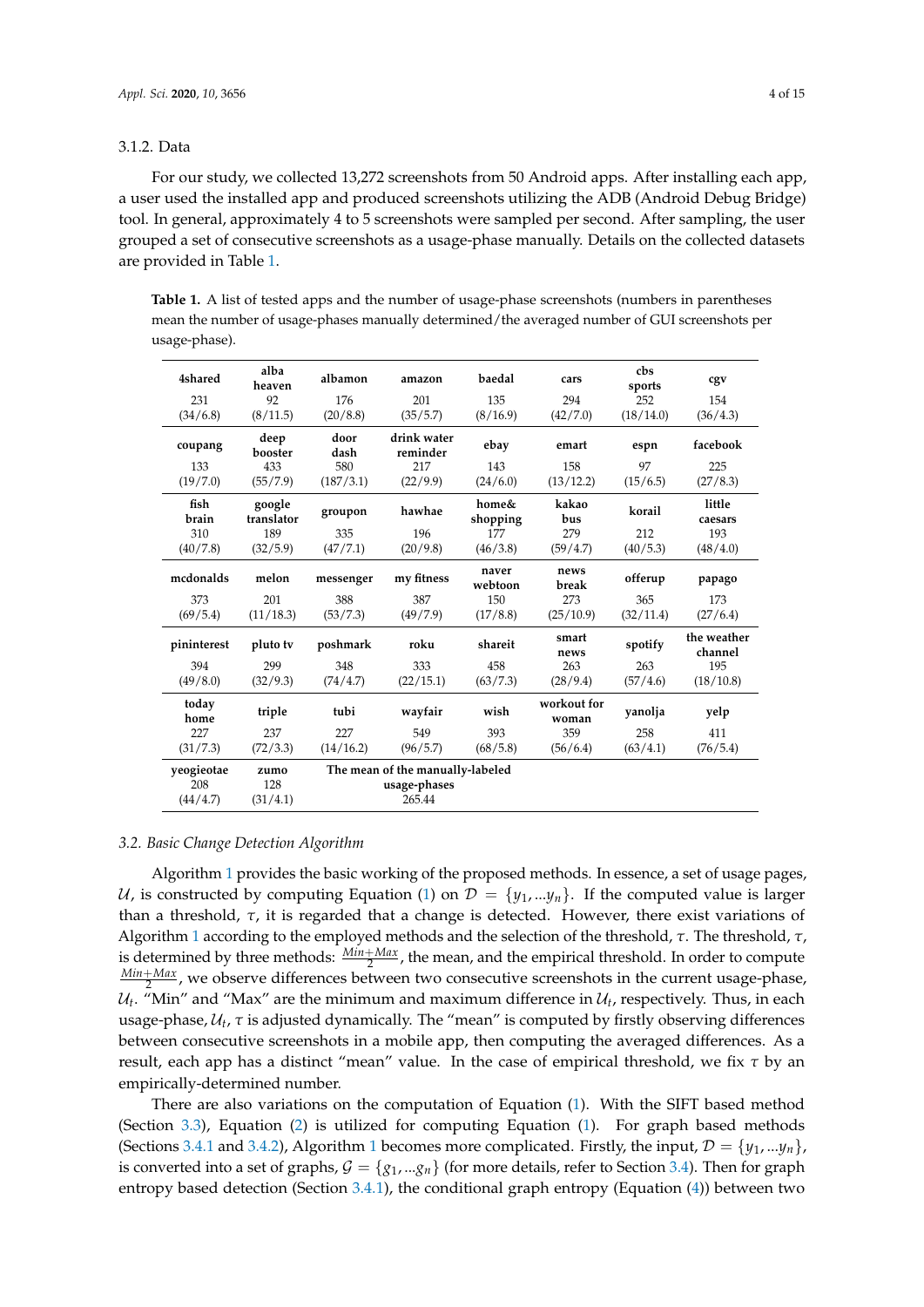consecutive graphs  $g_i$  and  $g_{i+1}$  is utilized as a measure of difference between two corresponding GUI screenshots  $y_i$  and  $y_{i+1}$ . For graph kernel-based detection (Section [3.4.2\)](#page-5-3), dissimilarity (measured by Equation [\(5\)](#page-5-5)) between two graphs  $g_i$  and  $g_{i+1}$  is utilized as a measure of the difference between two corresponding GUI screenshots.

<span id="page-4-1"></span>

| Algorithm 1: Basic change detection algorithm.                         |
|------------------------------------------------------------------------|
| <b>Input</b> : $\mathcal{D} = \{y_1,  y_n\}$ and a threshold $\tau$ .  |
| <b>Output:</b> A set of usage-phases, $\mathcal{U} = \{U_1, , U_m\}$ . |
| 1 Initialize $t \leftarrow 1$ .                                        |
| 2 Initialize $U_1$ with $y_1$ .                                        |
| 3 for $i \leftarrow 1$ to $n-1$ do                                     |
| if $d(y_i, y_{i+1}) < \tau$ then<br>$\overline{\mathbf{4}}$            |
| Add $y_{i+1}$ to $U_t$ .<br>$\overline{5}$                             |
| end if<br>6                                                            |
| else<br>7                                                              |
| $t \leftarrow t + 1.$<br>8                                             |
| Initialize $U_t$ .<br>q                                                |
| Add $y_{i+1}$ to $U_t$ .<br>10                                         |
| end if<br>11                                                           |
| 12 end for                                                             |

For probability distribution based methods (Sections [3.5.1](#page-6-0) and [3.5.2\)](#page-6-1), the input,  $\mathcal{D} = \{y_1, \ldots y_n\}$ , is converted into a set of probability distributions,  $\mathcal{P} = \{P_1, ... P_n\}$  (for more details, refer to Section [3.5\)](#page-5-1). The Kullback–Leibler divergence between consecutive probability distributions  $P_i$  and  $P_{i+1}$  is computed to measure the difference between corresponding GUI screenshots  $y_i$  and  $y_{i+1}$ (Section [3.5.1\)](#page-6-0). In Section [3.5.2,](#page-6-1) a generative model,  $M_t$ , for the current usage-phase,  $U_t$ , is constructed. Then, the likelihood of a new image  $y_{new}$  (exactly the likelihood of a converted probability  $P_{new}$ ) is computed by Equation [\(9\)](#page-6-2). By computing Equation [\(9\)](#page-6-2), a sequence of likelihood values is obtained. We also attempt to detect changes by testing the hypothesis that a probability distribution representing  $y_{new}$  is generated by the current usage-phase model  $(M_t)$  based on the sequence of likelihood values (Section [3.5.3\)](#page-6-3).

# <span id="page-4-0"></span>*3.3. SIFT Based Method*

The scale-invariant feature transform (SIFT) is utilized to detect local features in an image [\[32\]](#page-14-1). Because features extracted by SIFT are invariant to orientation, changes in illumination, and uniform scaling, SIFT is widely used for image and video analysis [\[33](#page-14-2)[,34\]](#page-14-3). Target image search based on local features (TISLF) was introduced as a method for comparing target images and images in video sources by means of local features [\[34\]](#page-14-3). The TISLF is composed of a video segmentation step, a recognition step, and an estimation step. In TISLF, SIFT keypoints are utilized as a similarity measure between two consecutive images  $y_i$  and  $y_{i+1}$  by:

<span id="page-4-2"></span>
$$
p(y_i, y_{i+1}) = \frac{\text{# of matching points}}{\text{total # of keypoints}}.
$$
 (2)

The value computed by Equation [\(2\)](#page-4-2) is interpreted as the probability of two successive images belonging to the same interval. These values can be concatenated into the vector  $W =$  $(P(y_1, y_2), \ldots, P(y_{i-1}, y_i))$  representing the successive similarities over successive images. We utilize Equation [\(2\)](#page-4-2) for detecting changes and denote it as the "SIFT" method in this paper. The SIFT based method is regarded as the state-of-the-practice method in this work.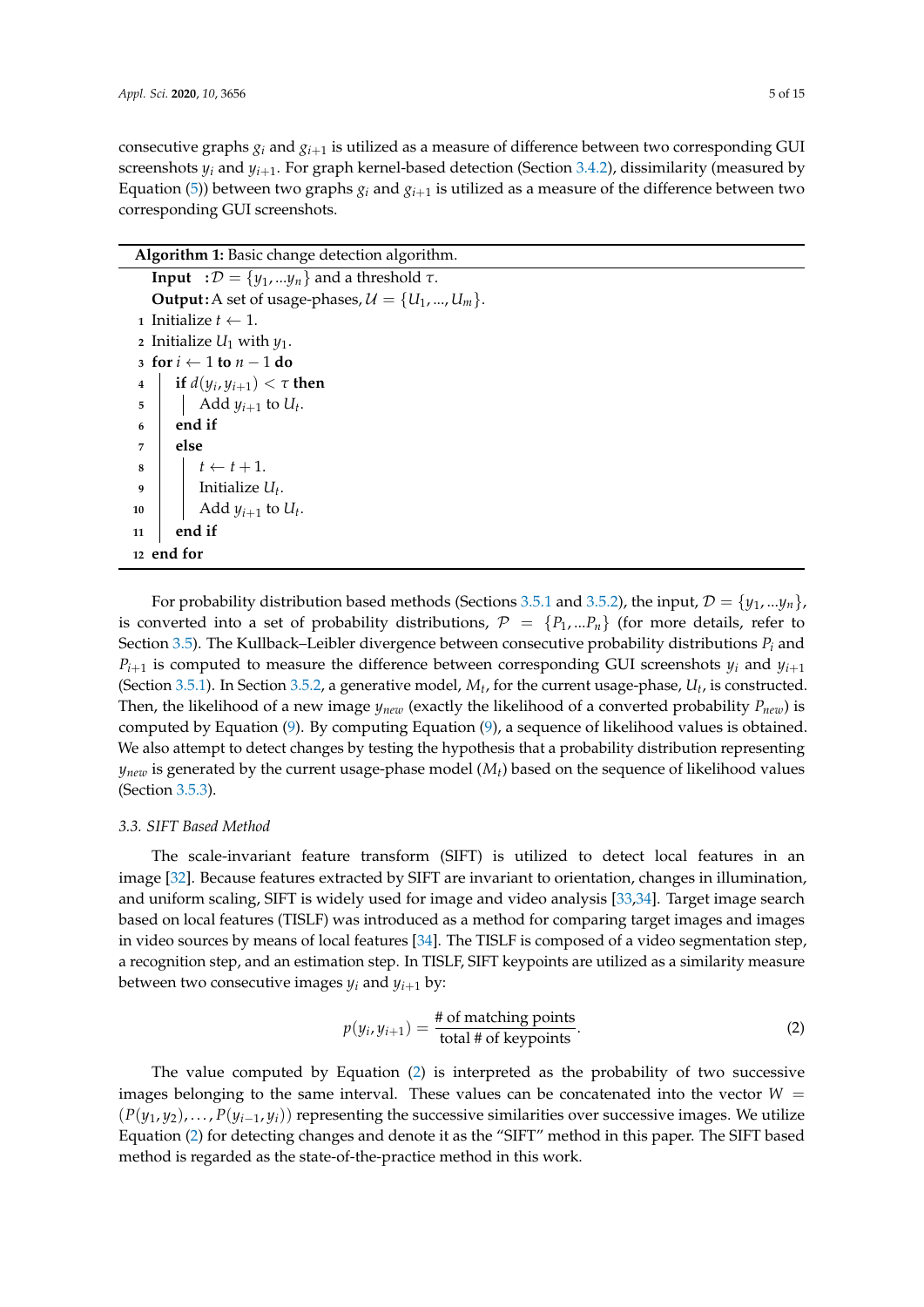#### <span id="page-5-0"></span>*3.4. Graph Based Methods*

After recognizing UI widgets in a screenshot, a graph can be obtained from a set of recognized UI widgets and their corresponding coordinates. The given user experience,  $\mathcal{D} = \{y_1, \ldots, y_n\}$ , is converted into a stream of graphs,  $G = \{g_1, ..., g_n\}$ , by Prim's algorithm. For graph conversion, each recognized UI widget is considered as a node, and an edge between two nodes is determined with a label denoting the minimum distance between two UI widgets. In detail, a complete graph consisting of every recognized UI widget and node between every possible combinations of nodes is converted into a minimum spanning tree by Prim's algorithm. The resulting minimum spanning trees act as inputs for graph based detection methods. With the converted graphs, we can choose  $d(\cdot, \cdot)$  in Equation [\(1\)](#page-2-2) based on measures such as graph entropy [\[11\]](#page-13-5) or graph kernels [\[12\]](#page-13-6).

# <span id="page-5-2"></span>3.4.1. Graph Entropy Based Detection

Entropy based similarity can be interpreted as a measure of information needed to describe a distribution *P* utilizing another distribution *Q* [\[35\]](#page-14-4). Therefore, the conditional entropy, *H*(*X*|*Y*), which is the required amount of information for quantifying the outcome of a random variable *X* given another random variable *Y*, gives a lead for the similarity between two graphs *g*1, *g*2. The graph entropy of a graph *G* and a random variable *X* is defined as:

<span id="page-5-6"></span>
$$
H_G(X) = \min_{X \in W \in \Gamma(G)} I(W; X). \tag{3}
$$

In Equation [\(3\)](#page-5-6), Γ(*G*) denotes the group of independent sets of *G* (here, a set of vertices of *G* is considered as independent if there exists no interconnection),  $I(W; X)$  is the relative entropy where  $I(W; X) = H(W) - H(W|X)$ , and *W* takes values in  $\Gamma(G)$ . From the basic definition of graph entropy, the conditional graph entropy [\[11\]](#page-13-5) is:

<span id="page-5-4"></span>
$$
H_G(X|Y) = \min_{X \in W \in \Gamma(G)} I(W; X|Y).
$$
\n(4)

In Equation [\(4\)](#page-5-4), *W*, *X*, *Y* is a Markov chain, that is  $p(w|x, y) = p(w|x)$ . From Equation [\(3\)](#page-5-6) and the definition of the relative entropy, we are able to compute the entropy of a graph *g<sup>i</sup>* and compare two consecutive graphs.

# <span id="page-5-3"></span>3.4.2. Graph Kernel Based Detection

A kernel  $k(x, x')$  is a similarity measure between *x* and *x'*. The role of a graph kernel is to evaluate similarity in the graph structure (an extensive study on graph kernels was provided in [\[36\]](#page-14-5)). A graph can be interpreted as bags of vertices and edges. Then, the level of similarity between two graphs, *G*<sup>1</sup> and *G*2, can be computed by comparing all pairs of labels of the vertex from *g*<sup>1</sup> and *g*2,

<span id="page-5-5"></span>
$$
k_{VL}(g_1, g_2) = \sum_{v_i \in g_1} \sum_{v'_r \in g_2} k(l(v_i), l(v'_r))
$$
\n(5)

where  $l(v_i)$  denotes the label of vertex  $v_i$  and  $k(\cdot, \cdot)$  is the equality indicator function.  $k_{VL}$  acts as a linear function of labels (of vertices) in two different graphs. Thus, two consecutive graphs can be compared by graph kernels, especially the vertex label histogram kernel [\[37\]](#page-14-6).

#### <span id="page-5-1"></span>*3.5. Probability Distribution Based Methods*

Each screenshot can be represented as a probability distribution of UI widgets and their connections. For a screenshot  $y_i$ , the probability distribution of  $y_i$  is defined as:

<span id="page-5-7"></span>
$$
P(y_i) = (P(v_1), \cdots, P(v_n), P(e_1), \cdots, P(e_m))
$$
\n
$$
(6)
$$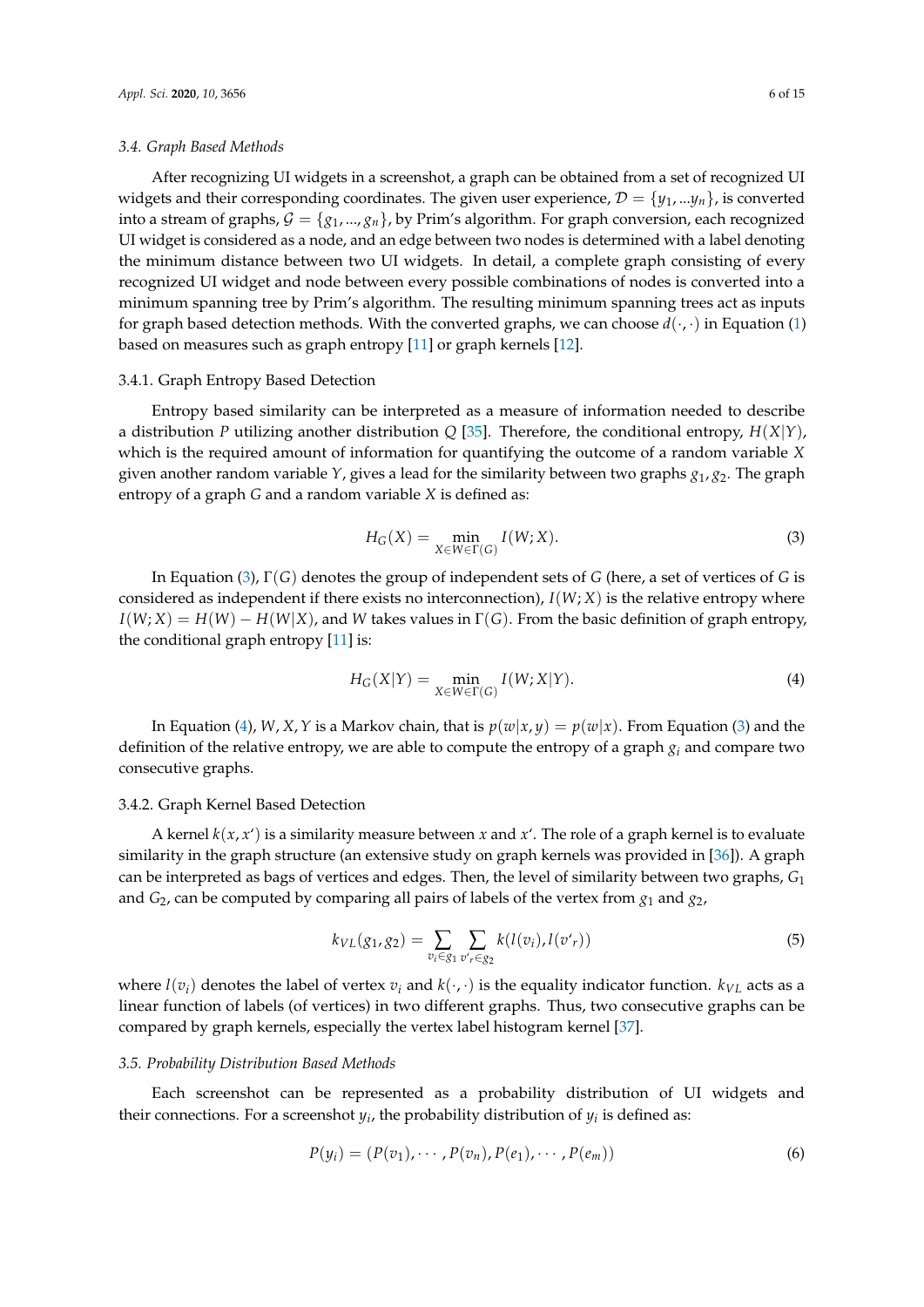where *n* denotes the number of UI widget categories and *m* is the number of possible combinations of UI widgets (note: because the categories of UI widgets are fixed, we are able to generate the possible combination of nodes (UI widgets) and assign a unique identification label to each edge connecting two nodes). Based on Equation [\(6\)](#page-5-7), a detecting method based on the Kullback–Leibler divergence (KLD) measure, a generative approach utilizing the likelihood measure, and a method through hypothesis testing are conceptualized.

# <span id="page-6-0"></span>3.5.1. KLD Based Detection

The Kullback–Leibler divergence, Equation [\(7\)](#page-6-4), is a measure for comparing two probability distributions. For discrete probability distributions *P* and *Q* defined on a probability space  $\mathcal X$ , the Kullback–Leibler divergence is:

<span id="page-6-4"></span>
$$
D_{KL}(P||Q) = \sum_{x \in \mathcal{X}} P(x) \log \left( \frac{P(x)}{Q(x)} \right). \tag{7}
$$

Because we convert each screenshot into a probability distribution by Equation [\(6\)](#page-5-7), Equation [\(7\)](#page-6-4) is a natural choice for computing Equation [\(1\)](#page-2-2). The procedure is simple: Firstly, two consecutive screenshots  $y_i$  and  $y_{i+1}$  are represented as probability distributions based on Equation [\(6\)](#page-5-7). Then, the KLD value between two resulting probabilities,  $P(y_i)$  and  $P(y_{i+1})$ , is computed by Equation [\(7\)](#page-6-4).

# <span id="page-6-1"></span>3.5.2. Usage-Phase Model Based Detection

Once we detect usage-phase changes, we are able to collect screenshots  $(U_t = {y_{t,1}, \dots, y_{t,2}, y_{t,i}})$ ;  $y_{t,i}$  denotes the *i*th screenshot belonging to the *t*th usage-phase,  $U_t$ ) deemed to belong to a same usage-phase. With the probability distribution converted screenshots in  $\mathcal{U}_t$ , we build a model,  $M_t$ , for  $\mathcal{U}_t$ :

<span id="page-6-5"></span>
$$
M_t = \left( P(v^{(1)}|\mathcal{U}_t), \cdots, P(v^{(n)}|\mathcal{U}_t), P(e^{(1)}|\mathcal{U}_t), \cdots, P(e^{(m)}|\mathcal{U}_t) \right)
$$
(8)

where  $P(v^{(k)}|\mathcal{U}_t) = \frac{1}{Z} \times \sum_{i=1}^{|\mathcal{U}_t|}$  $\left| \begin{smallmatrix} \mathcal{U}_t \| & \mathcal{U}_t \end{smallmatrix} \right|$ <br>*i*=1  $v_{t,i}^{(k)}$  $t_{t,i}^{(k)}$  and  $P(e^{(k)}|\mathcal{U}_t) = \frac{1}{Z} \times \sum_{i=1}^{|\mathcal{U}_t|}$  $\left| \begin{smallmatrix} \mathcal{U}_t & \mathcal{E} \end{smallmatrix} \right| \left. \begin{smallmatrix} \mathcal{U}_t & \mathcal{E} \end{smallmatrix} \right|$  $t_{t,i}^{(k)}$  (*Z* is a normalization constant to make the summation of all elements in  $M_t$  equal to one;  $v_{t,i}^{(k)}$  $t^{(k)}_{t,i}$  and  $e^{(s)}_{t,i}$  $t_{i,i}^{(s)}$  denote the number of the *k*th UI widget and the  $s$ th edge in the *i*th screenshot in  $\mathcal{U}_t$ , respectively). That is,  $P(v^{(k)}|\mathcal{U}_t)$  is computed from the number of occurrence of the UI widget,  $v^{(k)}$ , in screenshots belong to  $\mathcal{U}_t$ . From Equation [\(8\)](#page-6-5), we can compute the likelihood  $L(y_{new}|M_t)$ : the probability of a new screenshot,  $y_{new}$ , being sampled from a probability distribution represented by *M<sup>t</sup>* . The log-likelihood *L*(*ynew*|*Mt*) is computed by:

<span id="page-6-2"></span>
$$
L(y_{new}|M_t) = log C_{M_t} + \sum_{k=1}^{n} log P(v^{(k)}|\mathcal{U}_t)^{v_{new}^{(k)}} + \sum_{k=1}^{m} log P(e^{(k)}|\mathcal{U}_t)^{e_{new}^{(k)}},
$$
\n(9)

where  $C_{M_t} = \frac{\left(\sum_i v_{new}^{(i)} + \sum_j e_{new}^{(j)}\right)!}{\prod_i v_{new}^{(k)} + \sum_i v_{new}^{(l)}\right)!}$  $\frac{(\sum_i v_{new}^{V_i})}{\prod_k v_{new}^{(k)}}$ ,  $\frac{v_{new}^{(l)}}{\prod_k v_{new}^{(l)}}$ ,  $v_{new}^{(l)}$  and  $e_{new}^{(l)}$  denote the number of the *k*th UI widget and the *l*th edge in *ynew*, respectively. If the computed likelihood is greater than a threshold, *ynew* is accepted as a member of  $\mathcal{U}_t$ , else  $y_{new}$  is regarded as a member of a new usage-phase,  $\mathcal{U}_{t+1}$ .

#### <span id="page-6-3"></span>3.5.3. Hypothesis Testing Based Detection

By computing Equation  $(9)$  on  $\mathcal{U}_t$ , a set of likelihood values is obtained. We are able to determine whether to accept the hypothesis that a set of parameters representing an unknown distribution for  $y_{new}$  is equal to a set of parameters specifying  $U_t$  by running a likelihood ratio test,

<span id="page-6-6"></span>
$$
\lambda = \frac{L(\hat{\Omega}_0)}{L(\hat{\Omega})} = \frac{\max_{\Theta \in \Omega_0} L(\Theta)}{\max_{\Theta \in \Omega} L(\Theta)}.
$$
\n(10)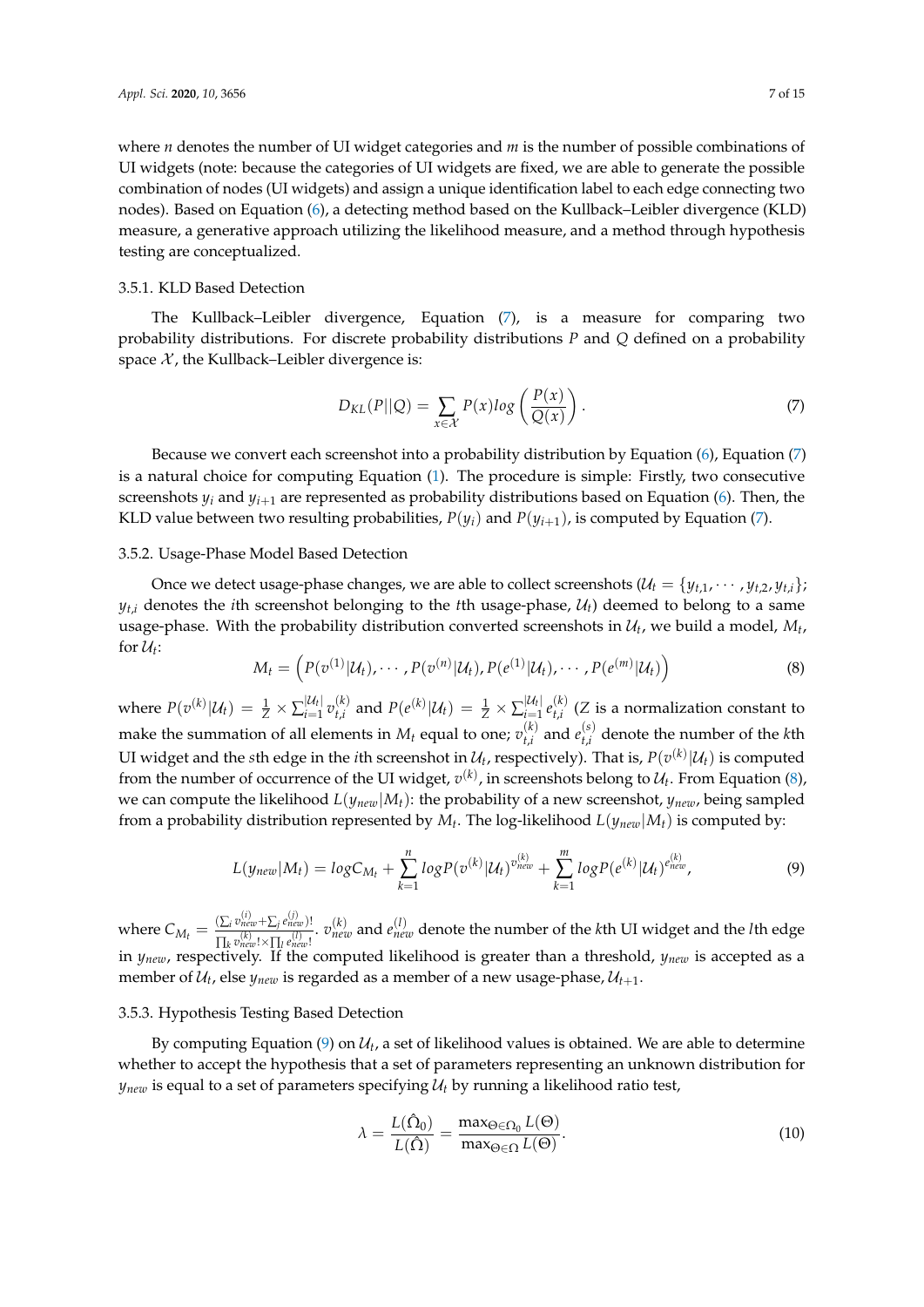In order to compute Equation [\(10\)](#page-6-6) in our setting, we regard the probability values in Equation [\(8\)](#page-6-5) as a set of parameters specifying the hypothesis. Elements in a probability distribution (Equation [\(8\)](#page-6-5)) produced by  $\mathcal{U}_t$  constitute  $\Omega_0$ . We calculate the maximum likelihood of the new screenshot  $y_{i+1}$ , which is observed after the screenshot in  $\mathcal{U}_t$  ( $g_{t,i}$ ) based on the assumed model described by  $\Omega_0$  (for more details on the likelihood ratio test, refer to [\[29\]](#page-13-23)).

## <span id="page-7-0"></span>**4. Results and Discussions**

The performance of each method was compared based on datasets from 50 commercial mobile apps. In order to measure performance in terms of the fraction of correctly estimated changes and the fraction of detected changes, TP (true positive), TN (true negative), FP (false positive), and FN (false negative) were deployed. TP means a case in which the proposed method detects the changes successfully. TN is a case where the proposed method does not notice the changes in the same usage-phase. If the proposed method claims a change in a stream of screenshots in fact belongs to the same usage-phase, this is considered as FP. Finally, FN is a case where the proposed method fails to detect changes. The performance of each proposed method was quantified utilizing  $\text{precision}(\text{precision} = \frac{TP}{TP+FP})$ ,  $\text{recall}(\text{recall} = \frac{TP}{TP+FN})$ , and  $\text{accuracy}(\text{accuracy} = \frac{TP+TN}{TP+FP+TN+FN})$ . Precision is a measure of the ratio of correctly detected changes, and recall is the fraction of detected changes. Accuracy measures the fraction of correct changes to estimations.

#### *4.1. Overall Performance*

Table [2](#page-7-1) reports the overall performance of the proposed methods. In terms of precision and accuracy, graph based methods ("graph kernel" and "graph entropy" in Table [2\)](#page-7-1) and probability distribution based methods ("KLD" and "likelihood" in Table [2\)](#page-7-1) achieved better results compared to the SIFT based method and hypothesis testing based method when *τ* was determined dynamically. In terms of recall, however, the SIFT based method and the hypothesis testing based method reported better result than graph based methods or other probability distribution based methods. The difference in performance tells us that the SIFT based method and hypothesis testing based method were too sensitive to changes in the observed features. Thus, they detected more changes, but incorrectly.

<span id="page-7-1"></span>

|               | Method                | TP   | <b>FP</b> | <b>TN</b> | <b>FN</b> | Precision | Recall | Accuracy |
|---------------|-----------------------|------|-----------|-----------|-----------|-----------|--------|----------|
|               | <b>SIFT</b>           | 684  | 1413      | 9787      | 1388      | 0.326     | 0.330  | 0.789    |
|               | Graph kernel          | 323  | 368       | 10,832    | 1749      | 0.467     | 0.156  | 0.840    |
|               | Graph entropy         | 369  | 682       | 10,518    | 1703      | 0.351     | 0.178  | 0.820    |
| $(Min+Max)/2$ | <b>KLD</b>            | 264  | 428       | 10,772    | 1808      | 0.382     | 0.127  | 0.832    |
|               | Likelihood            | 260  | 432       | 10,768    | 1812      | 0.376     | 0.125  | 0.831    |
|               | Hypothesis<br>testing | 1084 | 5481      | 5719      | 988       | 0.165     | 0.523  | 0.513    |
|               | <b>SIFT</b>           | 1031 | 4306      | 6894      | 1041      | 0.193     | 0.498  | 0.597    |
|               | Graph kernel          | 682  | 1550      | 9650      | 1390      | 0.306     | 0.329  | 0.778    |
|               | Graph entropy         | 953  | 2413      | 8787      | 1119      | 0.283     | 0.460  | 0.734    |
| Mean          | <b>KLD</b>            | 778  | 2458      | 8742      | 1294      | 0240      | 0.375  | 0.717    |
|               | Likelihood            | 781  | 2533      | 8667      | 1,291     | 0.236     | 0.377  | 0.712    |
|               | Hypothesis<br>testing | 1085 | 5480      | 5720      | 987       | 0.165     | 0.524  | 0.513    |
|               | <b>SIFT</b>           | 706  | 1141      | 10,059    | 1366      | 0.382     | 0.341  | 0.811    |
|               | Graph kernel          | 569  | 927       | 10,273    | 1503      | 0.380     | 0.275  | 0.817    |
| Empirical     | Graph entropy         | 1159 | 3921      | 7279      | 913       | 0.228     | 0.559  | 0.636    |
| threshold     | KLD                   | 538  | 1105      | 10,095    | 1534      | 0.327     | 0.260  | 0.801    |
|               | Likelihood            | 751  | 2214      | 8986      | 1321      | 0.253     | 0.362  | 0.734    |
|               | Hypothesis<br>testing | 1085 | 5482      | 5718      | 987       | 0.165     | 0.524  | 0.513    |

**Table 2.** Change detection performance in 50 apps.

For detecting changes in usage-phases, reducing the ratio of misdetection(the cases of wrongly detecting changes in a usage-phase) is as important as increasing the ratio of the accuracy, precision,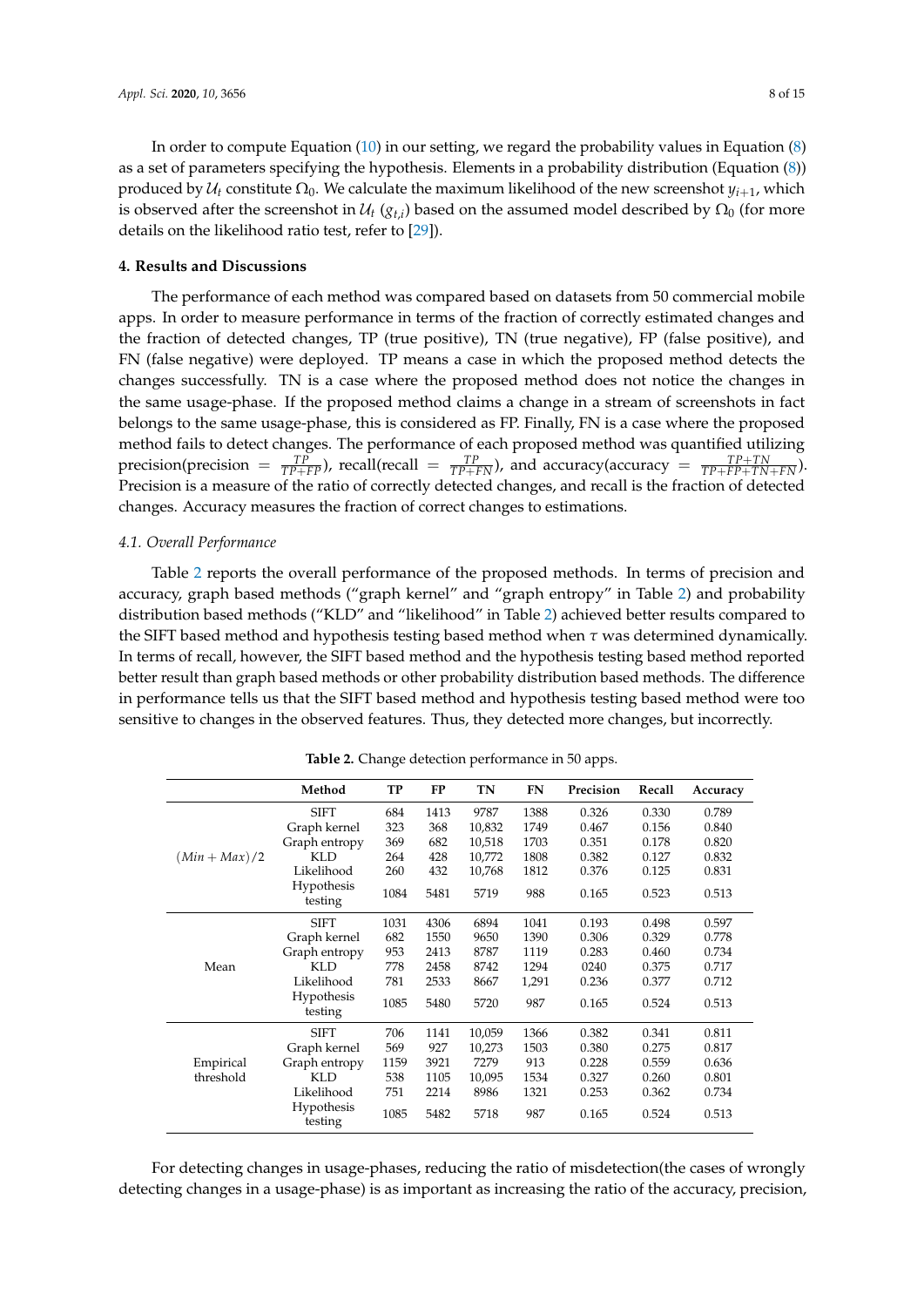and recall. In order to measure performance in term of misdetection, we defined new measures of NP recision (negative precision, NP recision  $= \frac{TN}{TN+FN}$ ) and NR ecall (negative recall, NR ecall  $= \frac{TN}{TN+FP}$ ). Table [3](#page-8-0) reports the performance in terms of NPrecision and NRecall. Each method reported similar performance in terms of NPrecision, but the graph based method ("graph kernel") and the method focusing on the difference between two probability distributions ("KLD") achieved better performance than others in terms of NRecall. From Tables [2](#page-7-1) and [3,](#page-8-0) we concluded that (1) "graph kernel" based methods and the "KLD" based method achieved promising results compared to other methods, and (2) dynamically adjusted thresholds were better than fixed thresholds.

<span id="page-8-0"></span>

| Method             | Threshold              | <b>NPrecision</b> | <b>NRecall</b> | Threshold | <b>NPrecision</b> | <b>NRecall</b> |
|--------------------|------------------------|-------------------|----------------|-----------|-------------------|----------------|
| <b>SIFT</b>        |                        | 0.876             | 0.874          |           | 0.869             | 0.616          |
| Graph<br>kernel    |                        | 0.861             | 0.967          |           | 0.874             | 0.862          |
| Graph<br>entropy   | $(Min+Max)/2$          | 0.861             | 0.939          | Mean      | 0.887             | 0.785          |
| KLD.               |                        | 0.856             | 0.962          |           | 0.871             | 0.781          |
| Likelihood         |                        | 0.856             | 0.961          |           | 0.870             | 0.774          |
| Hypothesis testing |                        | 0.853             | 0.511          |           | 0.853             | 0.511          |
| <b>SIFT</b>        |                        | 0.880             | 0.898          |           |                   |                |
| Graph<br>kernel    |                        | 0.872             | 0.917          |           |                   |                |
| Graph<br>entropy   | Empirical<br>threshold | 0.889             | 0.650          |           |                   |                |
| KLD                |                        | 0.868             | 0.901          |           |                   |                |
| Likelihood         |                        | 0.872             | 0.802          |           |                   |                |
| Hypothesis testing |                        | 0.853             | 0.511          |           |                   |                |

**Table 3.** Change detection performance in 50 apps: misdetection.

# *4.2. Case Studies*

Dividing a stream of screenshots into distinct usage-phases is not easy. Figure [1](#page-8-1) provides an example. In this example, it is possible to group Figure (a), (b), and (c) into one usage-phase (because they represent searching) or make a group of Figure (b) and (c) as they show search results. Because it is ambiguous to make distinct groups from such screenshots in Figure [1,](#page-8-1) we refer to these cases as ambiguous cases and observe the performance considering ambiguous cases.

Table [4](#page-9-0) reports the performance on datasets considering ambiguous cases. From 13,272 screenshots, seven-hundred thirty-six screenshots were designated as ambiguous cases. As expected, the performance on the ambiguous cases (numbers in parentheses in Table [4\)](#page-9-0) was poor. The performance on datasets excluding ambiguous cases was slightly better than the reported performance in Table [2](#page-7-1) because screenshots corresponding to ambiguous cases amounted to only 5.5% of the whole screenshots.

<span id="page-8-1"></span>

**Figure 1.** An example of the ambiguous division of usage-phases. (**a**) An initial search window. (**b**) Corresponding search result. (**c**) The same search result with images.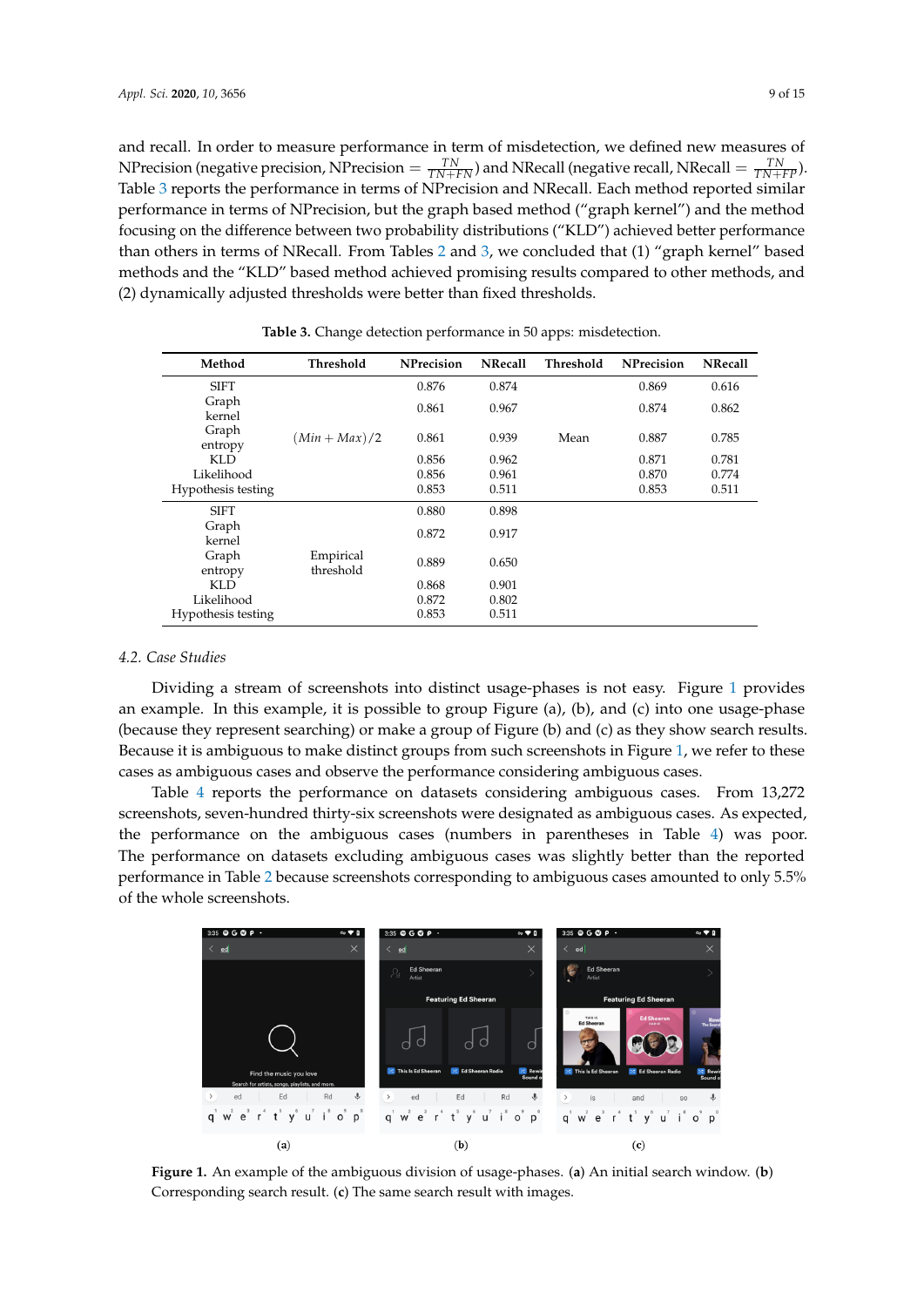|                 | Method      | <b>TP</b> | <b>FP</b> | <b>TN</b> | <b>FN</b> | Precision | Recall  | Accuracy |
|-----------------|-------------|-----------|-----------|-----------|-----------|-----------|---------|----------|
|                 | <b>SIFT</b> | 610       | 1401      | 9643      | 882       | 0.303     | 0.409   | 0.818    |
|                 |             | (74)      | (12)      | (144)     | (506)     | (0.860)   | (0.128) | (0.296)  |
|                 | Graph       | 208       | 355       | 10,689    | 1284      | 0.369     | 0.139   | 0.869    |
|                 | kernel      | (115)     | (13)      | (143)     | (465)     | (0.898)   | (0.198) | (0.351)  |
|                 | Graph       | 294       | 672       | 10,372    | 1198      | 0.304     | 0.197   | 0.851    |
| $(Min + Max)/2$ | entropy     | (75)      | (10)      | (146)     | (505)     | (0.882)   | (0.129) | (0.300)  |
|                 | <b>KLD</b>  | 190       | 442       | 10,622    | 1302      | 0.310     | 0.127   | 0.862    |
|                 |             | (74)      | (6)       | (150)     | (506)     | (0.925)   | (0.128) | (0.304)  |
|                 | Likelihood  | 187       | 426       | 10,618    | 1305      | 0.305     | 0.125   | 0.862    |
|                 |             | (73)      | (6)       | (150)     | (507)     | (0.924)   | (0.126) | (0.303)  |
|                 | Hypothesis  | 819       | 5401      | 5643      | 673       | 0.132     | 0.549   | 0.515    |
|                 | testing     | (265)     | (80)      | (76)      | (315)     | (0.768)   | (0.457) | (0.463)  |
|                 | <b>SIFT</b> | 905       | 4251      | 6793      | 587       | 0.176     | 0.607   | 0.614    |
|                 |             | (126)     | (55)      | (101)     | (454)     | (0.696)   | (0.217) | (0.308)  |
|                 | Graph       | 480       | 1505      | 9539      | 1012      | 0.242     | 0.322   | 0.799    |
|                 | kernel      | (202)     | (45)      | (111)     | (378)     | (0.818)   | (0.348) | (0.425)  |
|                 | Graph       | 774       | 2379      | 8665      | 718       | 0.245     | 0.519   | 0.753    |
| Mean            | entropy     | (179)     | (34)      | (122)     | (401)     | (0.840)   | (0.309) | (0.409)  |
|                 | <b>KLD</b>  | 577       | 2409      | 8635      | 915       | 0.193     | 0.387   | 0.735    |
|                 |             | (202)     | (43)      | (113)     | (378)     | (0.824)   | (0.348) | (0.428)  |
|                 | Likelihood  | 582       | 2485      | 8559      | 910       | 0.190     | 0.390   | 0.729    |
|                 |             | (200)     | (44)      | (112)     | (380)     | (0.820)   | (0.345) | (0.424)  |
|                 | Hypothesis  | 821       | 5403      | 5641      | 671       | 0.132     | 0.550   | 0.515    |
|                 | testing     | (265)     | (80)      | (76)      | (315)     | (0.768)   | (0.457) | (0.463)  |
|                 | <b>SIFT</b> | 629       | 1127      | 9917      | 863       | 0.358     | 0.422   | 0.841    |
|                 |             | (77)      | (14)      | (142)     | (503)     | (0.846)   | (0.133) | (0.298)  |
|                 | Graph       | 392       | 891       | 10,153    | 1100      | 0.306     | 0.263   | 0.841    |
|                 | kernel      | (177)     | (36)      | (120)     | (403)     | (0.831)   | (0.305) | (0.404)  |
|                 | Graph       | 956       | 3869      | 7175      | 536       | 0.198     | 0.641   | 0.649    |
| Empirical       | entropy     | (203)     | (52)      | (104)     | (377)     | (0.796)   | (0.350) | (0.417)  |
| threshold       | <b>KLD</b>  | 406       | 1087      | 9957      | 1086      | 0.272     | 0.272   | 0.827    |
|                 |             | (131)     | (18)      | (138)     | (449)     | (0.879)   | (0.226) | (0.365)  |
|                 | Likelihood  | 549       | 2175      | 8869      | 943       | 0.202     | 0.368   | 0.751    |
|                 |             | (201)     | (34)      | (122)     | (379)     | (0.855)   | (0.347) | (0.439)  |
|                 | Hypothesis  | 819       | 5399      | 5645      | 673       | 0.132     | 0.549   | 0.516    |
|                 | testing     | (265)     | (80)      | (76)      | (315)     | (0.768)   | (0.457) | (0.463)  |

<span id="page-9-0"></span>Table 4. Performance on the dataset excluding ambiguous cases (numbers in parentheses mean performance on the dataset of ambiguous cases).

Graph based methods require multiple nodes and edges to construct a graph. If a screenshot contains too few UI widgets (Figure [2\)](#page-10-0) or the number of successfully recognized UI widgets is too small, graph based methods are likely to produce poor performance. Table [5](#page-10-1) reports the performance on datasets excluding cases generating too small graphs (a graph with less than three nodes) and the performance on datasets corresponding to too small graphs (numbers in parentheses in Table [5\)](#page-10-1). From Tables [2](#page-7-1) and [5,](#page-10-1) we can see that the performance on datasets excluding small graphs was better than performance on datasets considering whole screenshots. However, the improvement in performance was not so impressive due to the small number of screenshots corresponding to small graphs (4.5% of all screenshots).

Besides precision, recall, and accuracy, the number of estimated usage-phases gave insight into the performance of the proposed methods. Table [6](#page-11-1) provides the average number of estimated usage-phases (the number of manually labeled usage-phases is provided in Table [1\)](#page-3-2). The performance in Table [6](#page-11-1) informs us that methods based on SIFT (when utilizing the "mean" threshold), graph entropy (when utilizing the "empirical threshold"), and hypothesis testing were too sensitive.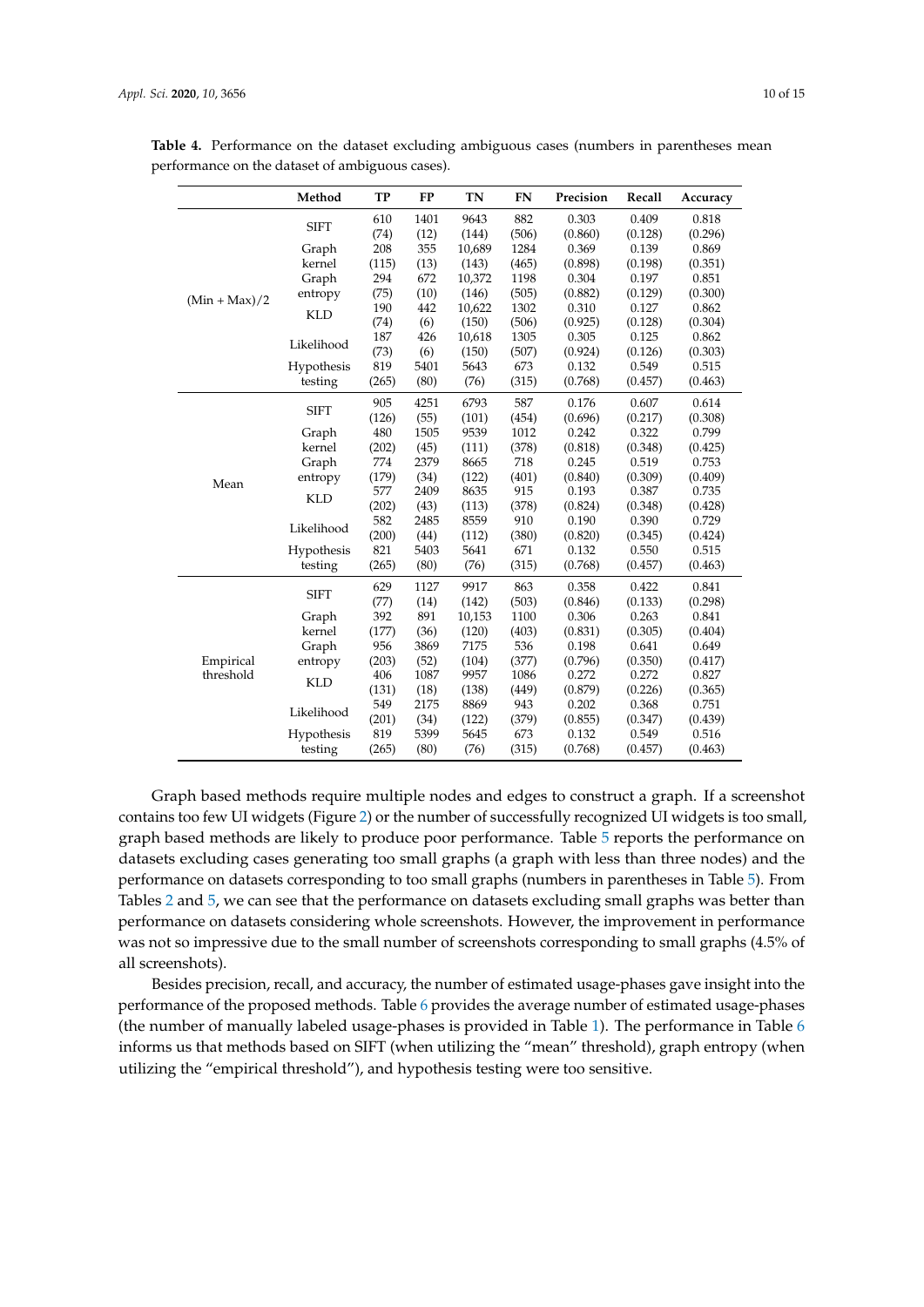<span id="page-10-0"></span>

**Figure 2.** An example of screenshots generating too small graph.

<span id="page-10-1"></span>**Table 5.** Performance on datasets capable of forming large enough graphs (numbers in parentheses mean performance on datasets forming relatively small graphs).

|                 | Method      | <b>TP</b> | <b>FP</b> | <b>TN</b> | <b>FN</b> | Precision | Recall  | Accuracy |
|-----------------|-------------|-----------|-----------|-----------|-----------|-----------|---------|----------|
|                 | <b>SIFT</b> | 621       | 1404      | 9515      | 1136      | 0.307     | 0.353   | 0.800    |
|                 |             | (63)      | (9)       | (272)     | (252)     | (0.875)   | (0.200) | (0.562)  |
|                 | Graph       | 254       | 351       | 10,568    | 1503      | 0.420     | 0.145   | 0.854    |
|                 | kernel      | (69)      | (17)      | (264)     | (246)     | (0.802)   | (0.219) | (0.559)  |
|                 | Graph       | 342       | 661       | 10,258    | 1415      | 0.341     | 0.195   | 0.836    |
| $(Min + Max)/2$ | entropy     | (27)      | (21)      | (260)     | (288)     | (0.563)   | (0.086) | (0.482)  |
|                 | <b>KLD</b>  | 207       | 415       | 10,504    | 1550      | 0.333     | 0.118   | 0.845    |
|                 |             | (57)      | (13)      | (268)     | (258)     | (0.814)   | (0.181) | (0.545)  |
|                 | Likelihood  | 203       | 420       | 10,499    | 1554      | 0.326     | 0.116   | 0.844    |
|                 |             | (57)      | (12)      | (269)     | (258)     | (0.826)   | (0.181) | (0.547)  |
|                 | Hypothesis  | 983       | 5436      | 5483      | 774       | 0.153     | 0.559   | 0.510    |
|                 | testing     | (101)     | (45)      | (236)     | (214)     | (0.692)   | (0.321) | (0.565)  |
|                 | <b>SIFT</b> | 907       | 4,220     | 6699      | 850       | 0.177     | 0.516   | 0.600    |
|                 |             | (124)     | (86)      | (195)     | (191)     | (0.590)   | (0.394) | (0.535)  |
|                 | Graph       | 585       | 1510      | 9409      | 1172      | 0.279     | 0.333   | 0.788    |
|                 | kernel      | (97)      | (40)      | (241)     | (218)     | (0.708)   | (0.308) | (0.567)  |
|                 | Graph       | 862       | 2385      | 8534      | 895       | 0.265     | 0.491   | 0.741    |
| Mean            | entropy     | (91)      | (28)      | (253)     | (224)     | (0.765)   | (0.289) | (0.577)  |
|                 | <b>KLD</b>  | 680       | 2,407     | 8512      | 1077      | 0.220     | 0.387   | 0.730    |
|                 |             | (99)      | (45)      | (236)     | (216)     | (0.688)   | (0.314) | (0.562)  |
|                 | Likelihood  | 684       | 2,484     | 8435      | 1073      | 0.216     | 0.389   | 0.720    |
|                 |             | (98)      | (45)      | (236)     | (217)     | (0.685)   | (0.311) | (0.560)  |
|                 | Hypothesis  | 985       | 5438      | 5481      | 772       | 0.153     | 0.561   | 0.510    |
|                 | testing     | (101)     | (45)      | (236)     | (214)     | (0.692)   | (0.321) | (0.565)  |
|                 | <b>SIFT</b> | 640       | 1129      | 9790      | 1117      | 0.362     | 0.364   | 0.823    |
|                 |             | (66)      | (12)      | (269)     | (249)     | (0.846)   | (0.210) | (0.562)  |
|                 | Graph       | 473       | 887       | 10,032    | 1284      | 0.348     | 0.269   | 0.829    |
|                 | kernel      | (96)      | (40)      | (241)     | (219)     | (0.706)   | (0.305) | (0.565)  |
|                 | Graph       | 1064      | 3892      | 7027      | 693       | 0.215     | 0.606   | 0.638    |
| Empirical       | entropy     | (95)      | (29)      | (252)     | (220)     | (0.766)   | (0.302) | (0.582)  |
| threshold       | <b>KLD</b>  | 458       | 1079      | 9840      | 1299      | 0.298     | 0.261   | 0.812    |
|                 |             | (79)      | (26)      | (255)     | (236)     | (0.752)   | (0.251) | (0.560)  |
|                 | Likelihood  | 649       | 2164      | 8755      | 1108      | 0.231     | 0.369   | 0.742    |
|                 |             | (101)     | (45)      | (236)     | (214)     | (0.692)   | (0.321) | (0.565)  |
|                 | Hypothesis  | 983       | 5434      | 5485      | 774       | 0.153     | 0.559   | 0.510    |
|                 | testing     | (101)     | (45)      | (236)     | (214)     | (0.692)   | (0.321) | (0.565)  |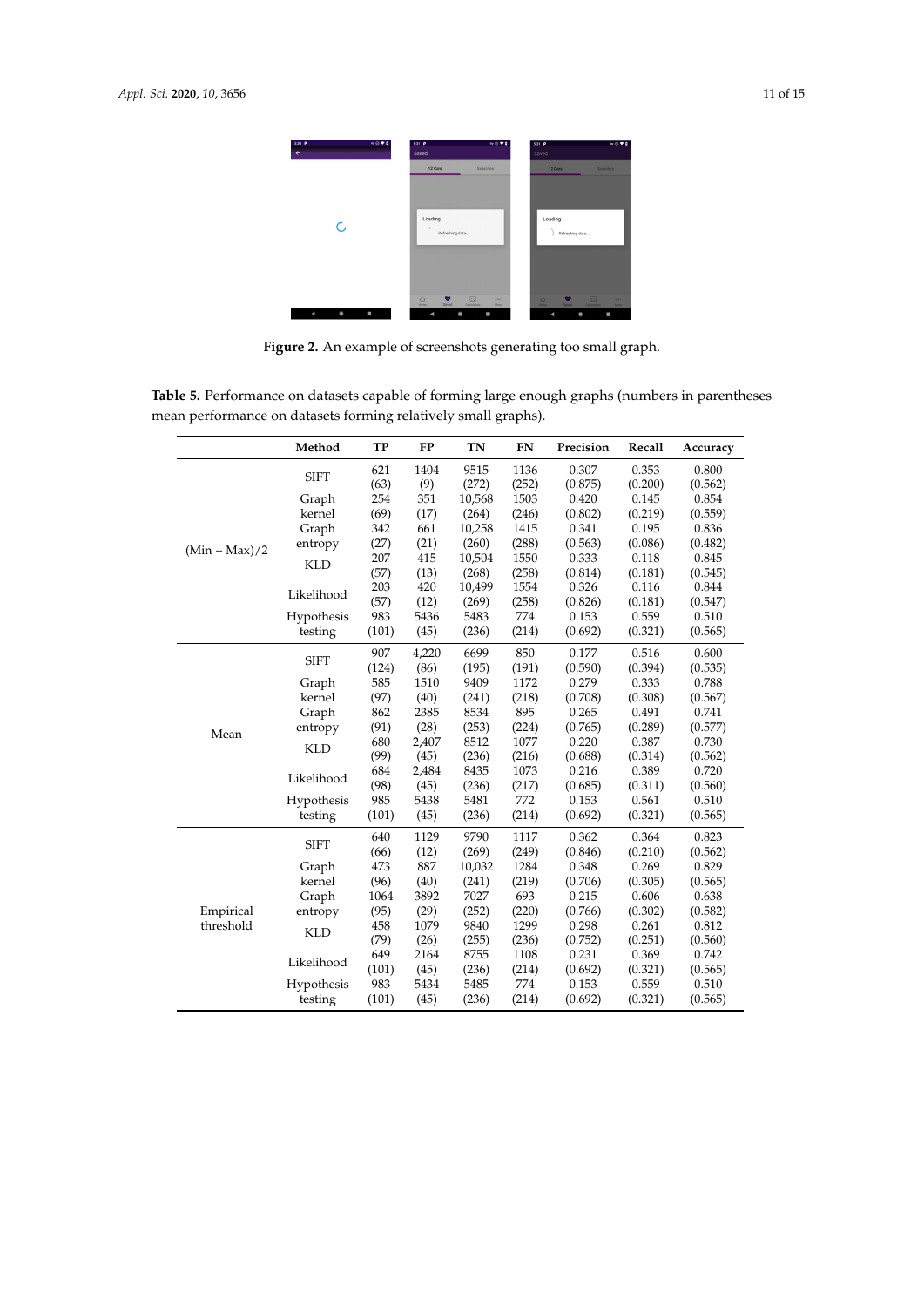<span id="page-11-1"></span>

| Real  | Method                | Threshold      | Estimated | Threshold | Estimated | Threshold              | Estimated |
|-------|-----------------------|----------------|-----------|-----------|-----------|------------------------|-----------|
|       | <b>SIFT</b>           |                | 41.94     |           | 106.74    |                        | 36.94     |
|       | Graph<br>kernel       |                | 13.82     |           | 44.64     |                        | 26.92     |
| 41.44 | Graph<br>entropy      | $Min+Max$<br>2 | 21.02     | Mean      | 67.32     | Empirical<br>threshold | 101.6     |
|       | KLD.                  |                | 13.84     |           | 64.62     |                        | 32.84     |
|       | Likelihood            |                | 13.84     |           | 66.22     |                        | 59.18     |
|       | Hypothesis<br>testing |                | 131.3     |           | 131.38    |                        | 131.26    |

**Table 6.** Average number of the estimated usage-phases.

Compared to the average value of the number of the manually-labeled usage-phases (265.44), it seemed that the SIFT based method and hypothesis testing achieved better results. However, we should be cautious when comparing the number of detected usage-phases. SIFT and hypothesis testing based methods detected more usage-phases than other methods, but the usage-phases detected by these two methods contained more false positive cases.

In this research, we proposed various candidates for detecting changes in a mobile app's usage in an unsupervised manner. The empirical results in Tables [2](#page-7-1) and [3](#page-8-0) state that each method was relatively good at avoiding misdetection, but poor at detecting changes. Graph based methods utilizing the graph kernel and graph entropy and probability distribution based methods based on Kullback–Leibler divergence (KLD) and the usage-phase model (the "likelihood" method) achieved promising results in terms of accuracy. However, the performance from the perspective of precision and recall showed that we could not confirm the superiority of any method compared to other methods.

However, our work provided valuable insights for other researchers. The first insight was the need for a dynamically adjusted threshold. Our research confirmed that in order to detect changes, a threshold should be adjusted dynamically (Tables [2,](#page-7-1) [4,](#page-9-0) and [5\)](#page-10-1). The empirical results showed that conventional change detecting methods based on hypothesis testing ([\[28](#page-13-22)[,30\]](#page-13-24)) were not suitable for detecting changes in usage-phases of a mobile app. The inferior performance of the hypothesis testing based method resulted from the lack of sufficient screenshots in each usage-phase. In our datasets, each usage-phase consisted of 6.0 screenshots on average. Thus, conventional hypothesis testing based methods may be unsuitable for app testing.

The second insight was the need for utilizing probability distributions resulting from screenshots. Although a graph kernel based method achieved better results overall, graph based methods had some deficiencies due to external causes. Firstly, current object recognition techniques are not perfect, so there existed some UI widgets that were unrecognized or wrongly recognized. Secondly, each screenshot from a mobile app contained a relatively small number of UI widgets. Thus, the failure of recognition could hinder the formation of graphs.

# <span id="page-11-0"></span>**5. Conclusions**

This paper presented change detection methods based on graph entropy, graph kernel, the Kullback–Leibler divergence, a generative model, and a hypothesis testing method. By utilizing recent advancements in object recognition, we were able to convert the input sequence of GUI screenshots into a sequence of graphs or probability distributions, thus constructing more robust change detection methods compared to the current state-of-the-practice method. The proposed methods detected changes in an unsupervised manner, not requiring training. This elimination of training requirements was a very significant advantage compared to the current change detection methods. Contrary to the datasets analyzed by existing change detection methods, our intended application, mobile app testing, typically had less than 10 GUI screenshots per usage-phase; thus, we could not obtain enough instances to train a model. In addition, the requirements of mobile app testing did not allow time for training. Our experimental results demonstrated that the proposed methods achieved promising results compared to the current state-of-the-practice method, but the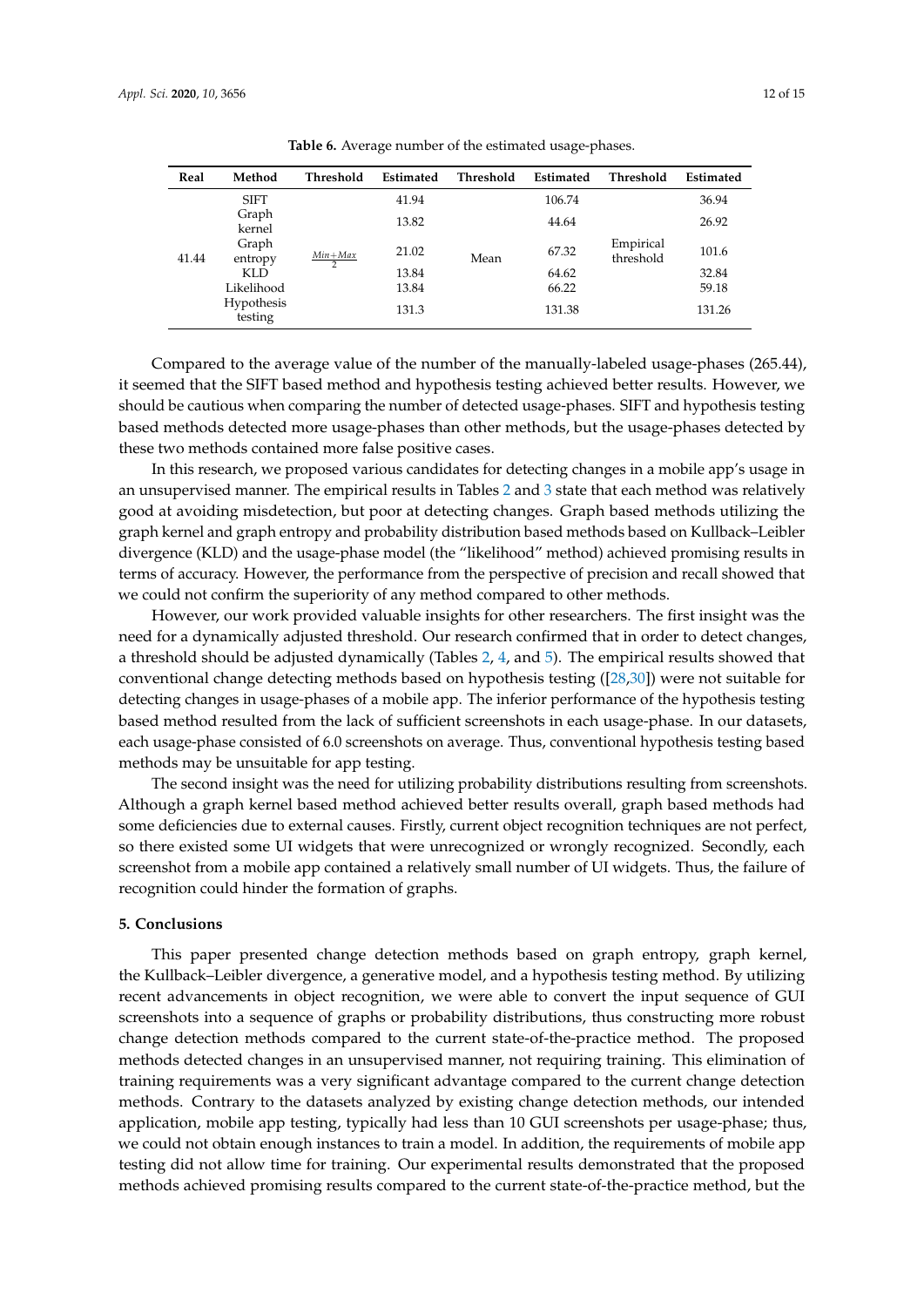result also clarified that the proposed methods should be improved before being employed for mobile app testing.

Our experience from this research and daily usage of mobile apps told us that we could not deny the existence of usage-phases in one app, but it was very difficult to define usage-phases in an objective manner and that the concept of the usage-phase was very ambiguous. In our future works, we will develop methods based on these findings. Rather than attempting to fix change-occurring points, we will search for micro usage-phases (composed of  $2~3$  screenshots), then combine these micro usage-phases into bigger clusters dynamically. Although this method is likely to be inferior to the proposed methods in this research in terms of memory cost, the hierarchical combination of micro usage-phases may overcome the inherent ambiguity of usage-phases. We also have plans to enhance the proposed methods by utilizing additional features such as event generation.

**Author Contributions:** Conceptualization, H.-S.S.; methodology, H.-S.S.; software, H.C. and R.K.; validation, H.C., R.K., and H.-S.S.; formal analysis, H.-S.S.; investigation, H.C., R.K., and H.-S.S.; data curation, H.C. and R.K.; writing, original draft preparation, H.-S.S.; writing, review and editing, H.-S.S.; visualization, H.C. and R.K.; supervision, H.-S.S.; project administration, H.-S.S.; funding acquisition, H.-S.S. All authors read and agreed to the published version of the manuscript.

**Funding:** This research was supported by the Basic Science Research Program through the National Research Foundation of Korea (NRF) funded by the Ministry of Education (NRF-2018R1D1A1B07047156).

**Conflicts of Interest:** The authors declare no conflict of interest.

# **Abbreviations**

The following abbreviations are used in this manuscript:

| AI             | Artificial intelligence                     |
|----------------|---------------------------------------------|
| <b>CUSUM</b>   | Cumulative sum                              |
| ELM            | Extreme learning model                      |
| FN             | False negative                              |
| FP             | False positive                              |
| GUI            | Graphical user interface                    |
| KLD            | Kullback-Leibler divergence                 |
| <b>LSDD</b>    | Least-squares density-difference            |
| ML             | Machine learning                            |
| NPrecision     | Negative precision                          |
|                |                                             |
| <b>NRecall</b> | Negative recall                             |
| OCR            | Optical character recognition               |
| R-CNN          | Regions with convolutional neural network   |
| SIFT           | Scale-invariant feature transform           |
| TISLF          | Target image search based on local features |
| TN             | True negative                               |
| TP             | True positive                               |

# **References**

- <span id="page-12-0"></span>1. Mao, K.; Harman, M.; Jia, Y. Sapienz: Multi-objec tive automated testing for android applications. In Proceedings of the 25th International Symposium on Software Testing and Analysis, Saarbrücken, Germany, 18–20 July 2016; pp. 94–105.
- <span id="page-12-1"></span>2. Google. Android Monkey. 2017. Available online: <https://developer.android.com/studio/test/monkey> (accessed on 25 May 2020).
- <span id="page-12-2"></span>3. Wetzlmaier, T.; Ramler, R.; Putschögl, W. A framework for monkey GUI testing. In Proceedings of the 9th IEEE International Conference on Software Testing, Verification and Validation, Chicago, IL, USA, 11–15 April 2016; pp. 416–423.
- <span id="page-12-3"></span>4. Nyman, N. Using monkey test tools. *STQE* **2000**, *29*, 18–23.
- <span id="page-12-4"></span>5. White, T.D.; Fraser, G.; Brown, G.J. Improving random GUI testing with image-based widget detection. In Proceedings of the ACM SIGSOFT International Symposium on Software Testing and Analysis, Beijing, China, 15–19 July 2019; pp. 307–317.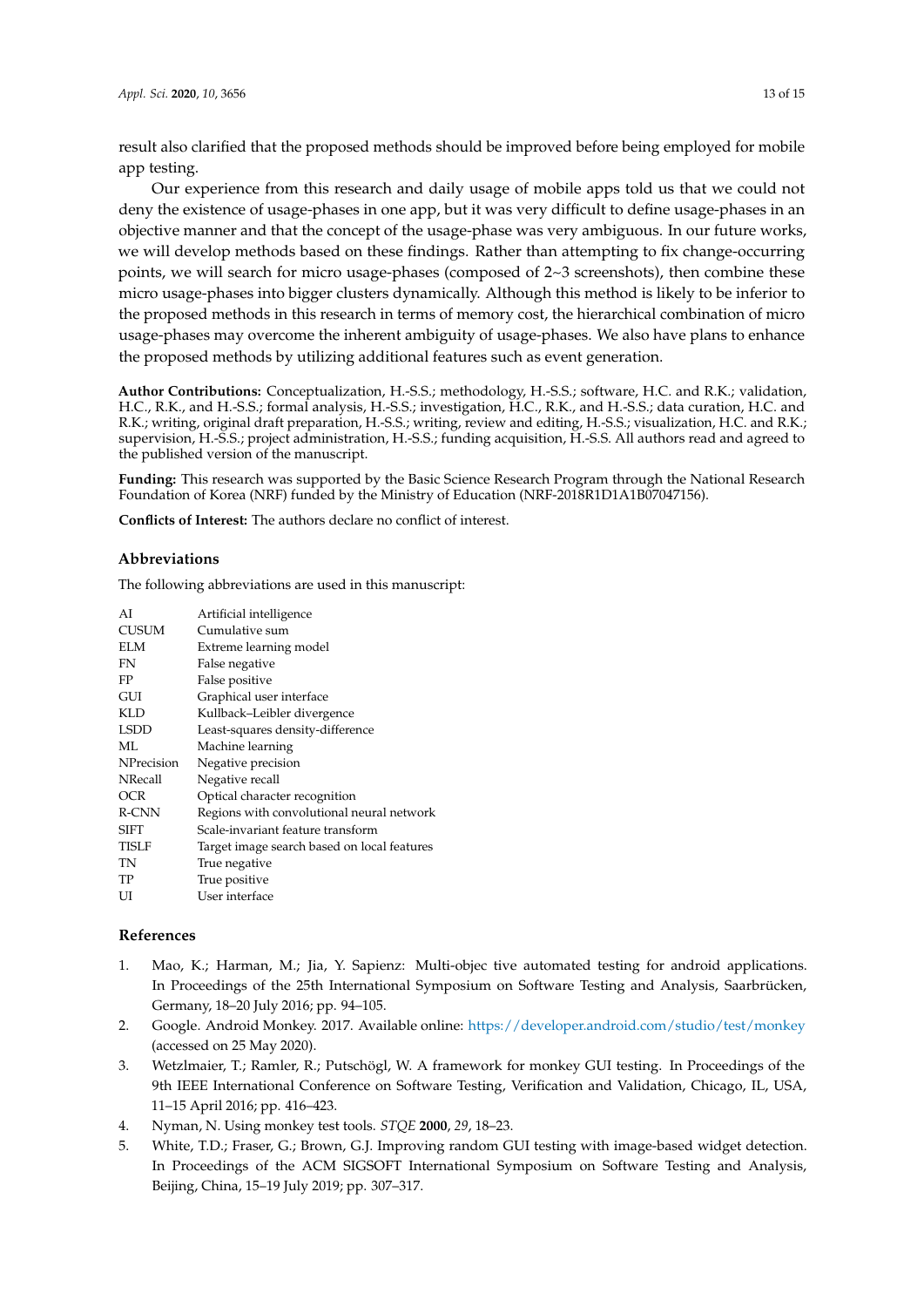- <span id="page-13-0"></span>6. Degott, C.; Borges, N.P., Jr.; Zeller, A. Learning user interface element interactions. In Proceedings of the ACM SIGSOFT International Symposium on Software Testing and Analysis, Beijing, China, 15–19 July 2019; pp. 296–306.
- <span id="page-13-1"></span>7. Saumya, C.; Koo, J.; Kulkarni, M.; Bagchi, S. XSTRESSOR: Automatic generation of large-scale worst-case test inputs by inferring path conditions. In Proceedings of the 12th IEEE International Conference on Software Testing, Verification and Validation, Xi'an, China, 22–27 April 2019; pp. 1–12.
- <span id="page-13-2"></span>8. Moran, K.; Linares-Vásquez, M.; Bernal-Cárdenas, C.; Vendome, C.; Poshyvanyk, D. Automatically discovering, reporting and reproducing android application crashes. In Proceedings of the IEEE International Conference on Software Testing, Verification and Validation, Chicago, IL, USA, 10–15 April 2016; pp. 33–44.
- <span id="page-13-3"></span>9. Iwashita, A.S.; Papa, J.P. An overview on concept drift learning. *IEEE Access* **2019**, *7*, 1532–1547. [\[CrossRef\]](http://dx.doi.org/10.1109/ACCESS.2018.2886026)
- <span id="page-13-4"></span>10. Lu, J.; Liu, A.; Dong, F.; Gu, F.; Gama, J.; Zhang, G. Learning under concept drift: A review. *IEEE Trans. Knowl. Data Eng*. **2019**, *31*, 2346–2363. [\[CrossRef\]](http://dx.doi.org/10.1109/TKDE.2018.2876857)
- <span id="page-13-5"></span>11. Orlitsky, A.; Roche, J.R. Coding for computing. *IEEE Trans. Inf. Theory* **2001**, *47*, 903–917. [\[CrossRef\]](http://dx.doi.org/10.1109/18.915643)
- <span id="page-13-6"></span>12. Vishwanathan, S.V.N.; Schraudolph, N.N.; Kondor, R.; Borgwardt, K.M. Graph kernels. *J. Mach. Learn. Res.* **2010**, *11*, 1201–1242.
- <span id="page-13-7"></span>13. Bishop, C.M. *Pattern Recognition and Machine Learning*; Springer: New York, NY, USA, 2006; pp. 42–43.
- <span id="page-13-8"></span>14. Li, X.; Hu, W.; Shen, C.; Zhang, Z.; Dick, A. A survey of appearance models in visual object tracking. *ACM Trans. Intell. Syst. Technol.* **2013**, *58*, 1–48. [\[CrossRef\]](http://dx.doi.org/10.1145/2508037.2508039)
- <span id="page-13-9"></span>15. Wang, Y.; Du, L.; Dai, H. Unsupervised SAR image change detection based on SIFT keypoints and region information. *IEEE Geosci. Remote Sens. Lett.* **2016**, *13*, 931–935. [\[CrossRef\]](http://dx.doi.org/10.1109/LGRS.2016.2554606)
- <span id="page-13-10"></span>16. Akoglu, L; Tong, H.; Koutra, D. Graph-based anomaly detection and description: A survey. *Data Min. Knowl. Discov.* **2015**, *29* 626–688. [\[CrossRef\]](http://dx.doi.org/10.1007/s10618-014-0365-y)
- <span id="page-13-11"></span>17. Ramírez-Gallego, S.; Krawczyk, B.; García, S.; Woźniak, M.; Herrera, F. A survey on data processing for data stream mining: Current status and future directions. *Neurocomputing* **2017**, *239*, 39–57. [\[CrossRef\]](http://dx.doi.org/10.1016/j.neucom.2017.01.078)
- <span id="page-13-12"></span>18. Gama, J.; Medas, P.; Castillo, G.; Rodrigues, P. Learning with drift detection. In *Advances in Artificial Intelligence—SBIA 2004. SBIA 2004. Lecture Notes in Computer Science*; Bazzan, A.L.C., Labidi, S., Eds.; Springer: Berlin/Heidelberg, Germany, 2004; Volume 3171, pp. 286–295.
- <span id="page-13-13"></span>19. Huang, G.; Huang, G.-B.; Song, S.; You, K. Trends in extreme learning machines: A review. *Neural Netw.* **2015**, *61*, 32–48. [\[CrossRef\]](http://dx.doi.org/10.1016/j.neunet.2014.10.001)
- <span id="page-13-14"></span>20. Xu, S.; Wang, J. Dynamic extreme learning machine for data stream classification. *Neurocomputing* **2017**, *238*, 433–449. [\[CrossRef\]](http://dx.doi.org/10.1016/j.neucom.2016.12.078)
- <span id="page-13-15"></span>21. Dasu, T.; Krishnan, S.; Venkatasubramanian, S.; Yi, K. An information-theoretic approach to detecting changes in multi-dimensional data streams. In Proceedings of the 38th Symposium on the Interface of Statistics, Computing Science, and Applications, Pasadena, CA, USA, 24–27 May 2006; pp. 1–24.
- <span id="page-13-16"></span>22. Nguyen, T.D.; Du Plessis, M.C.; Kanamori, T.; Sugiyama, M. Constrained least-squares density-difference estimation. *IEICE Trans. Inf. Syst.* **2014**, *97*, 1822–1829. [\[CrossRef\]](http://dx.doi.org/10.1587/transinf.E97.D.1822)
- <span id="page-13-17"></span>23. Bu, L.; Alippi, C.; Zhao, D. A PDF-free change detection test based on density difference estimation. *IEEE Trans. Neural Netw. Learn. Syst.* **2018**, *29*, 324–334. [\[CrossRef\]](http://dx.doi.org/10.1109/TNNLS.2016.2619909) [\[PubMed\]](http://www.ncbi.nlm.nih.gov/pubmed/28113960)
- <span id="page-13-18"></span>24. Ross, G.J.; Adams, N.M. Two nonparametric control charts for detecting arbitrary distribution changes. *J. Qual. Technol.* **2012**, *44*, 102–116. [\[CrossRef\]](http://dx.doi.org/10.1080/00224065.2012.11917887)
- <span id="page-13-19"></span>25. Alippi, C.; Boracchi, G.; Carrera, D.; Roveri, M. Change detection in multivariate datastreams: Likelihood and detectability loss. In Proceedings of the Twenty-Fifth International Joint Conference on Artificial Intelligence, New York, NY, USA, 9–15 July 2016; pp. 1368–1374.
- <span id="page-13-20"></span>26. Ranshous, S.; Shen, S.; Koutra, D.; Harenberg, S.; Faloutsos, C.; Samatova, N.F. Anomaly detection in dynamic networks: A survey. *WIREs Comput. Stat.* **2015**, *7*, 223–247. [\[CrossRef\]](http://dx.doi.org/10.1002/wics.1347)
- <span id="page-13-21"></span>27. Grattarola, D.; Zambon, D.; Alippi, C.; Livi, L. Change detection in graph streams by learning graph embeddings on constant-curvature manifolds. *arXiv* **2019**, arXiv:1805.06299v3.
- <span id="page-13-22"></span>28. Zambon, D.; Alippi, C.; Livi, L. Concept drift and anomaly detection in graph streams. *IEEE Trans. Neur. Netw. Learn. Syst.* **2018**, *29*, 5592–5605. [\[CrossRef\]](http://dx.doi.org/10.1109/TNNLS.2018.2804443)
- <span id="page-13-23"></span>29. Wackerly, D.D.; Mendenhall, W., III; Scheaffer, R.L. Likelihood ratio tests. In *Mathematical Statistics with Applications*; Thomson Brooks/Cole: Belmont, NV, USA, 2008; pp. 549–550.
- <span id="page-13-24"></span>30. Alippi, C.; Roveri, M. An adaptive CUSUM-based test for signal change detection. In Proceedings of the International Symposium on Circuits and Systems, Island of Kos, Greece, 21–24 May 2006; pp. 5752–5755.